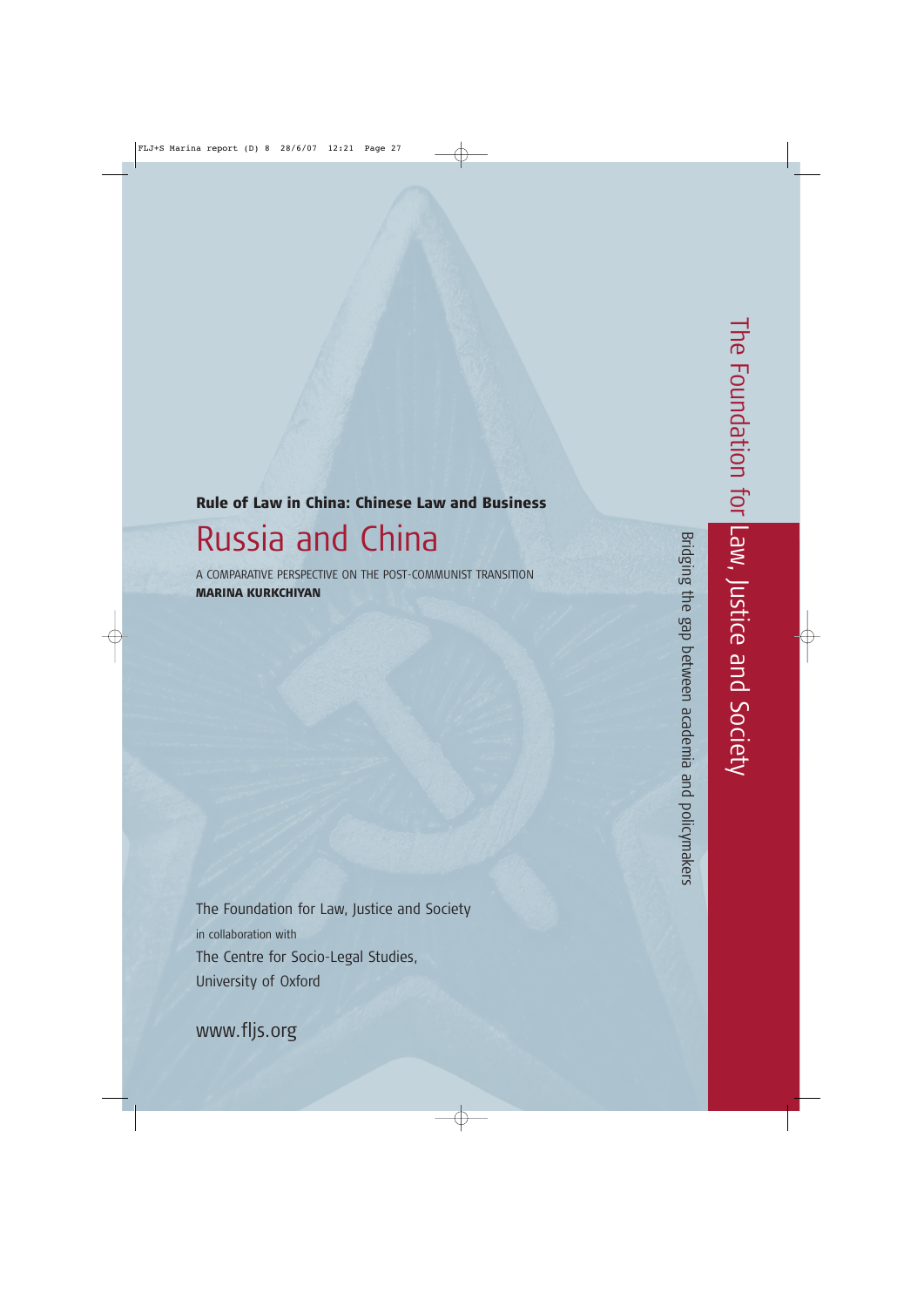The Foundation for Law, Justice and Society

# **Contents**

| <b>Introduction</b>                         | 2  |
|---------------------------------------------|----|
| <b>Different Economic Models</b>            | 4  |
| <b>Human Resources</b>                      | 13 |
| <b>Different Legal Cultures</b>             | 15 |
| The Political, Economic and Legal Interplay | 22 |
| <b>In Summary</b>                           | 23 |

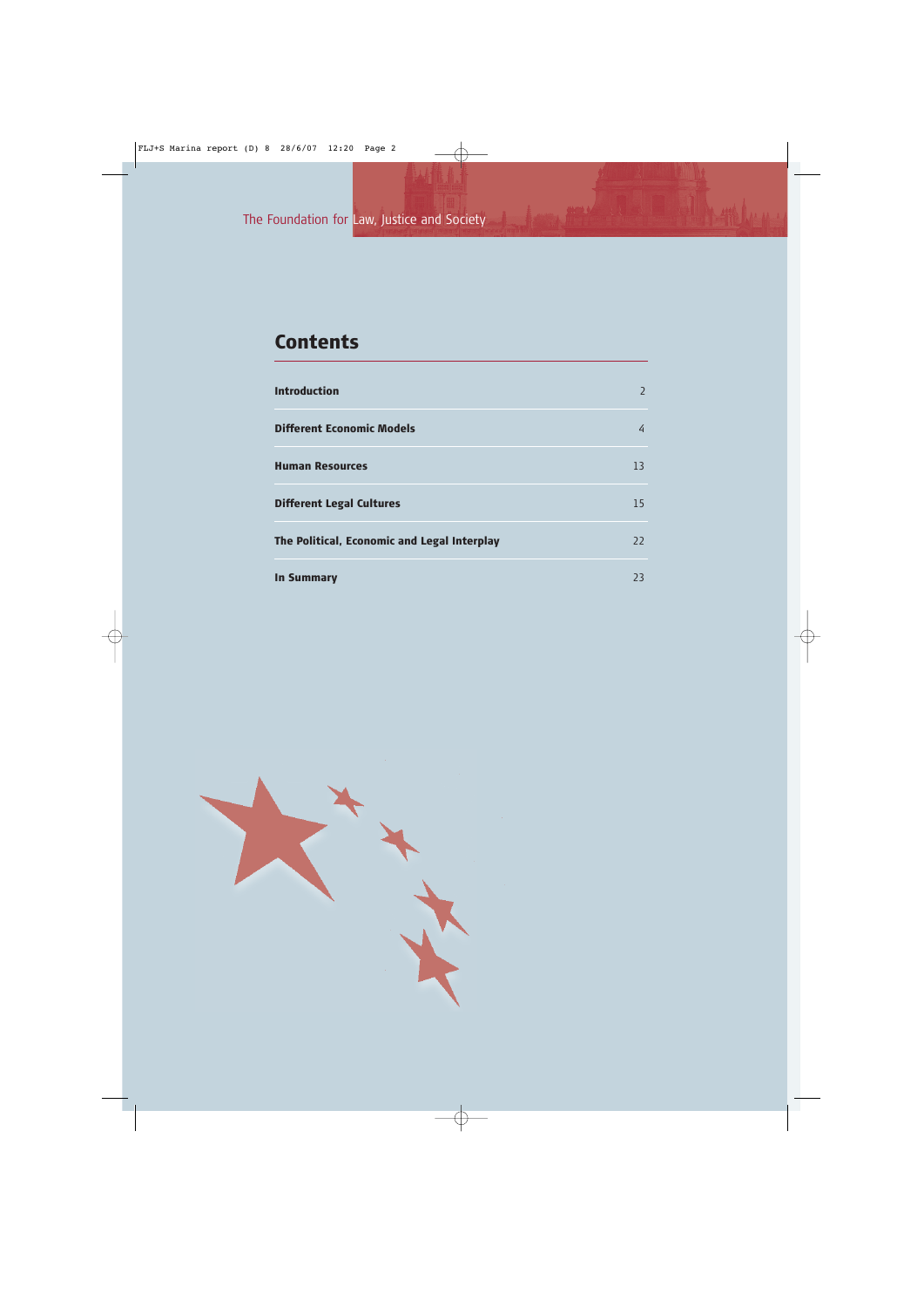### Executive Summary

- This investigative comparison of the postcommunist transitions of Russia and China attempts to assess why China's growth has outstripped that of Russia, and whether Russia's stunted economic development may offer signs for the future growth of China.
- Russia's economic overdependence on it's oil and gas reserves is a limiting factor in it's overall development, whereas China has benefited from it's huge workforce, cheap labour and the forces of globalisation to create a thriving supply-based economy. However, any slowing in the rate of economic growth in China may cause significant social unrest, and recent moves to reform labour laws, if successful, will increase production costs and make China less attractive for foreign investment.
- If China's development is to be made sustainable, it must cultivate a stronger consumer economy. Yet to achieve this, would demand a more rigorous implementation of the rule of law, and the Communist Party is reluctant to loosen its monopoly of power.
- Whereas Russia's transition from communism was characterised by an abrupt and destabilising privatisation programme, China's policy of introducing favourable legislation to attract foreign investment has proved the more successful in the short term. China's labour force is also far stronger than Russia's, due to it's one-child policy and the large-scale emigration of young adults from Russia.
- The weak rule of law in both societies is attributed to the instrumentalist approach to law that characterizes both cultures. On an instrumentalist approach, the law is reduced in large part to a vehicle for serving specific political or private ends.
- China's formalistic interpretation of the meaning of law is attributed to its social philosophy dating from Confucian times, which is based on such traditions as 'guanxi' and mediation as a form of dispute resolution.
- The rule of law in Russia, by contrast, follows more closely Western models, but is undermined by the turbulence of its transition to a post-communist state during which the private sector assumed power and influence through the acquisition of natural resource assets. In response, the state's increasingly authoritarian stance has involved the corruption of the legal institution to serve its ends.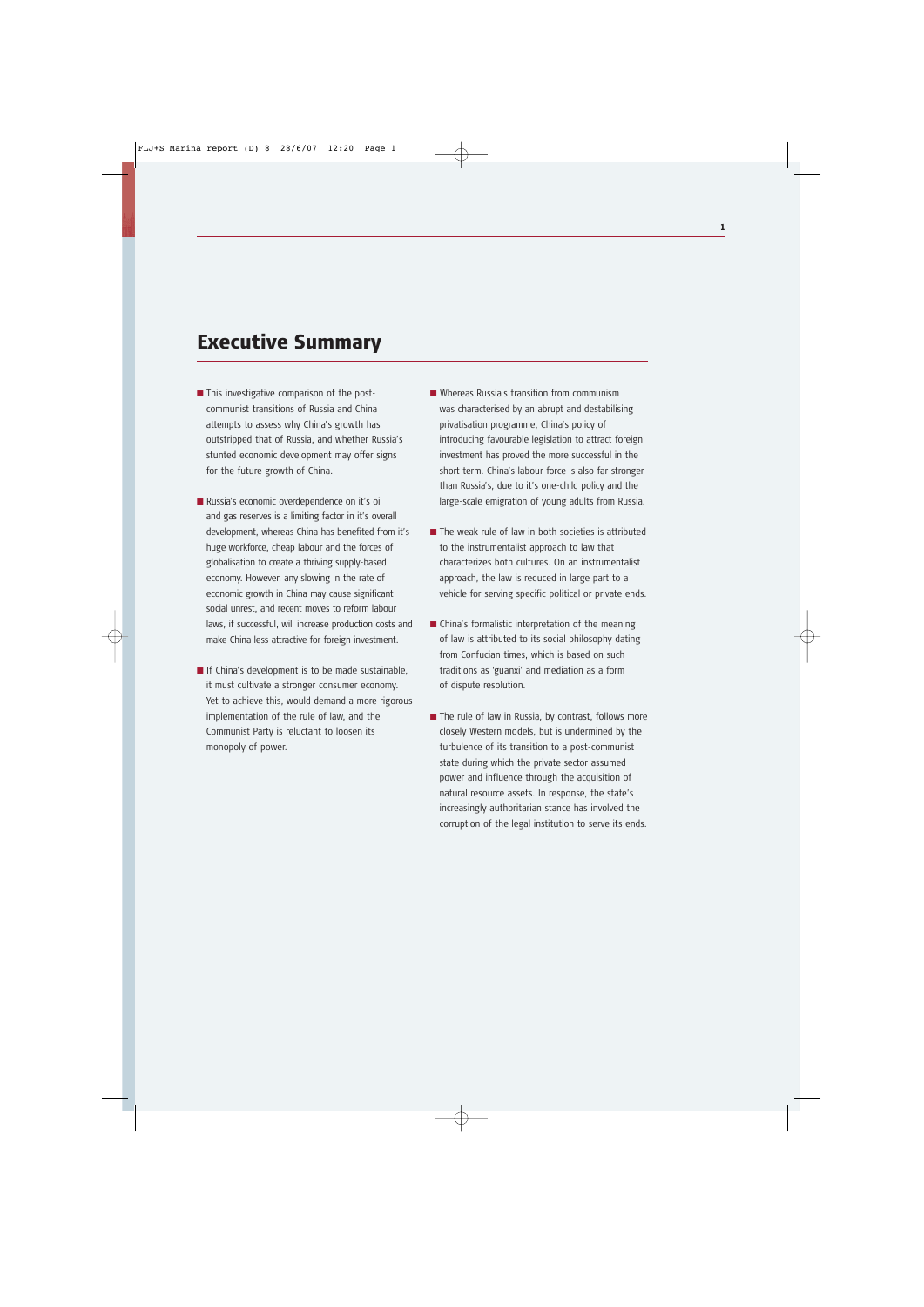### Introduction

The aim of this paper is to identify a series of questions about the economic development of Russia and China, with a particular focus on the differences between them. It is intended to serve as a guide for more extensive inquiries.

The similarities between Russia and China are well known and can be quickly summarised. These are countries with huge territories and population. Both have recent experience of dictatorial communist rule. For many centuries before that, both were harshly governed in authoritarian style by powerful, centralised elites. Both countries have long been known for their societal tradition of networking to evade authority and both now function in a manner that fails to match up to an ideal rule-of-law model. And of course, during the past generation both societies have been energetically engaged in a radical economic transition, moving away from state capitalism and towards a free-market economy. But despite these parallels, the economic achievements of the two countries are drastically different – at least in the public perception, and especially so in the minds of investors. Economically booming China is viewed as a spectacular success story, while slowly progressing Russia is typically seen as a relative failure.

In the Russian case, the statistics on economic development do demonstrate that significant progress is taking place. The economy is growing at a pace of 6.4% and in the past five years real personal incomes have increased on average by 12%, bringing GDP per capita up to the substantial level of \$11,100. Meanwhile the number of people in absolute poverty has declined steadily. In the classification scheme used by the World Bank to compare relative wealth, Russia is placed in the group of upper-middle income countries. Nevertheless, economic commentators point out that Russia has a poor business climate and that it is deservedly regarded as a risky and volatile market.

It has a weak and notoriously corrupt banking system. It also suffers from political interference in the ownership and operations of business firms including some of the largest multinationals as well as locally owned companies, and terms like 'arbitrary,' 'extreme' and 'unpredictable' are often used to describe that interference. These features of the Russian transition are discouraging even to domestic investors, not just to foreigners. Despite its progress, for many entrepreneurs the dominant image is that it is still a 'no go zone'.

China is oddly different. World Bank tables still place it in the lower-middle income group. Despite the stunning recent growth in the size of the total economy, GDP per capita is still only \$6,800 – well below the Russian level. China projects an image of immense success, with booming factories, brand new superhighways, clusters of skyscrapers symbolising newly rich cities whose residents appear to enjoy a wealthy lifestyle. All the apparently miraculous developments are made possible by an economy that is expanding at 10% every year. Investments are flowing into China at a rate of 44.4% of GDP (in Russia currently it is only 18.1% of GDP). The most common line (and often concern) in the economic literature on China is that it already stands as the second largest economy in the world after the US, as measured on a PPP (purchasing power parity) basis. There is no doubt that the general opinion among outside analysts that China is already an integral part of the global economy (whereas Russia is not) is fully justified.

In comparing the two countries, the general questions that need to be addressed are these. First, why should China have achieved such success in its post-communist transition while Russia is lagging behind? Second, how sustainable is Chinese development, and how does it compare with equivalent forecasts for Russia in the longer term? These considerations lead to more specific questions.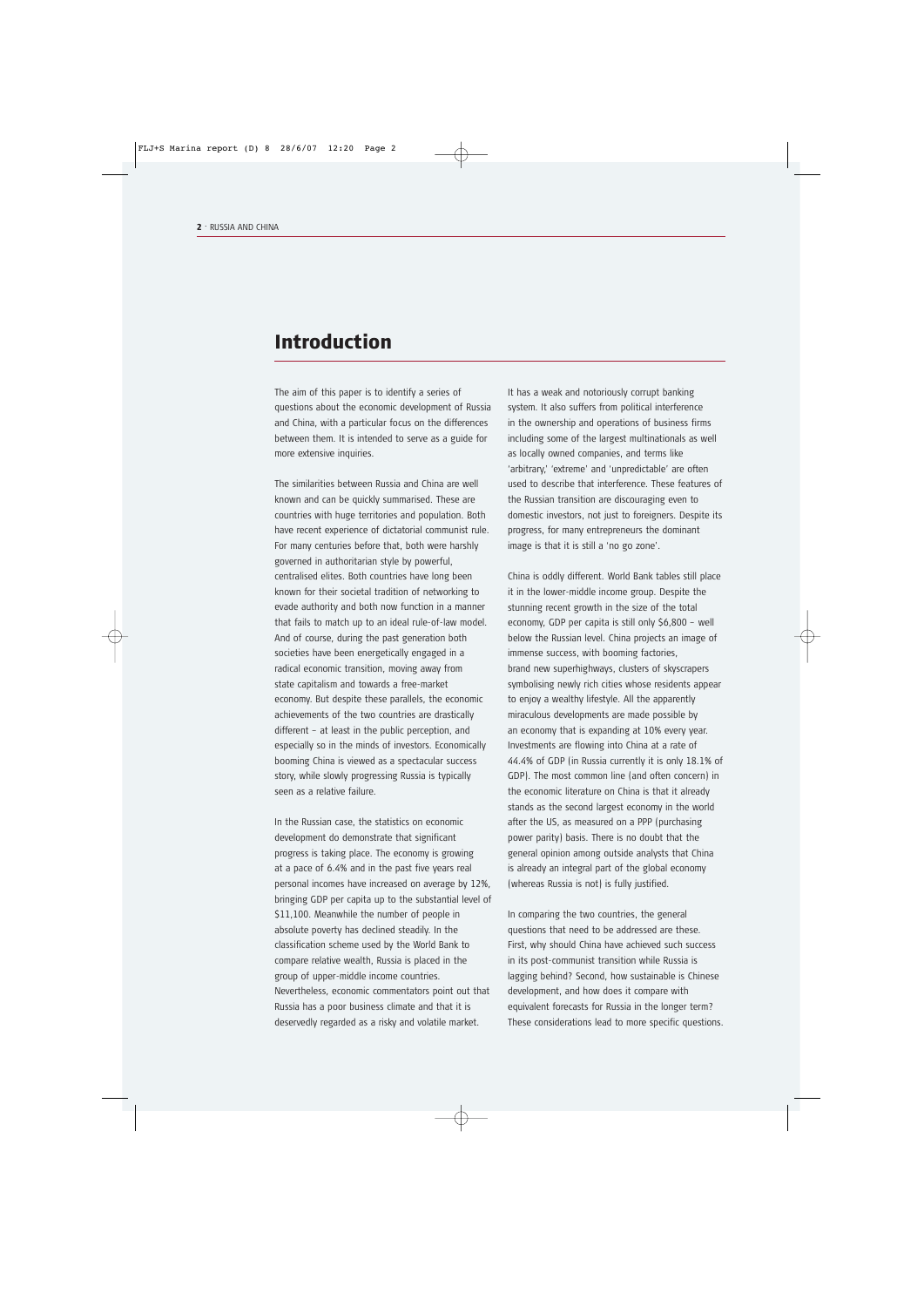Why is China much more successful in attracting foreign capital than Russia, given the strange juxtaposition of governmental systems? After all, China is still under a remarkably rigid communist party rule, whereas Russia has elaborately democratised its political institutions. Why is China, a country with a drastically different legal tradition, more hospitable to Western businesses than Russia with its tradition of Roman law? Given the fragility of the leadership's grip on society in China, what is it that makes China look stable and secure in the eyes of a foreign investor, while Russia continues to appear to be volatile and unsafe?

It is clear that there is no simple answer to these questions, and it is not possible to single out one or two factors that would produce an incisive explanation of the several contradictory features in the overall picture. The same factor in different contexts might have differential effects, or at least a difference in importance. It is only the combination of factors and the accumulated contribution of each of them that can bring us closer to an understanding of why the situation is what it is. No single paper on this subject could cover all the possible avenues of

inquiry, and there is no ambition to try to do that here. However, this paper does offer an investigation of the overall problem, and suggests five directions of inquiry that appear to hold promise. They are (a) the different types of economy; (b) the different modes of transition; (c) the differences between the available human resources; (d) the distinctiveness of the legal cultures in Russia and China; and (e) the interplay between the political, economic and legal institutions in the two countries.

The issues explored here have been formulated on the basis of theoretical work in socio-legal studies combined with empirical research on recent trends and conditions in Russia. Inferences drawn from the hard evidence around the case of Russia then became a starting point for the analysis of Chinese development. This approach cannot yield empirical answers about China, but it does allow us to pose questions that will hopefully prove to be relevant and to suggest ways in which further inquiries into Chinese development might probe to a greater depth.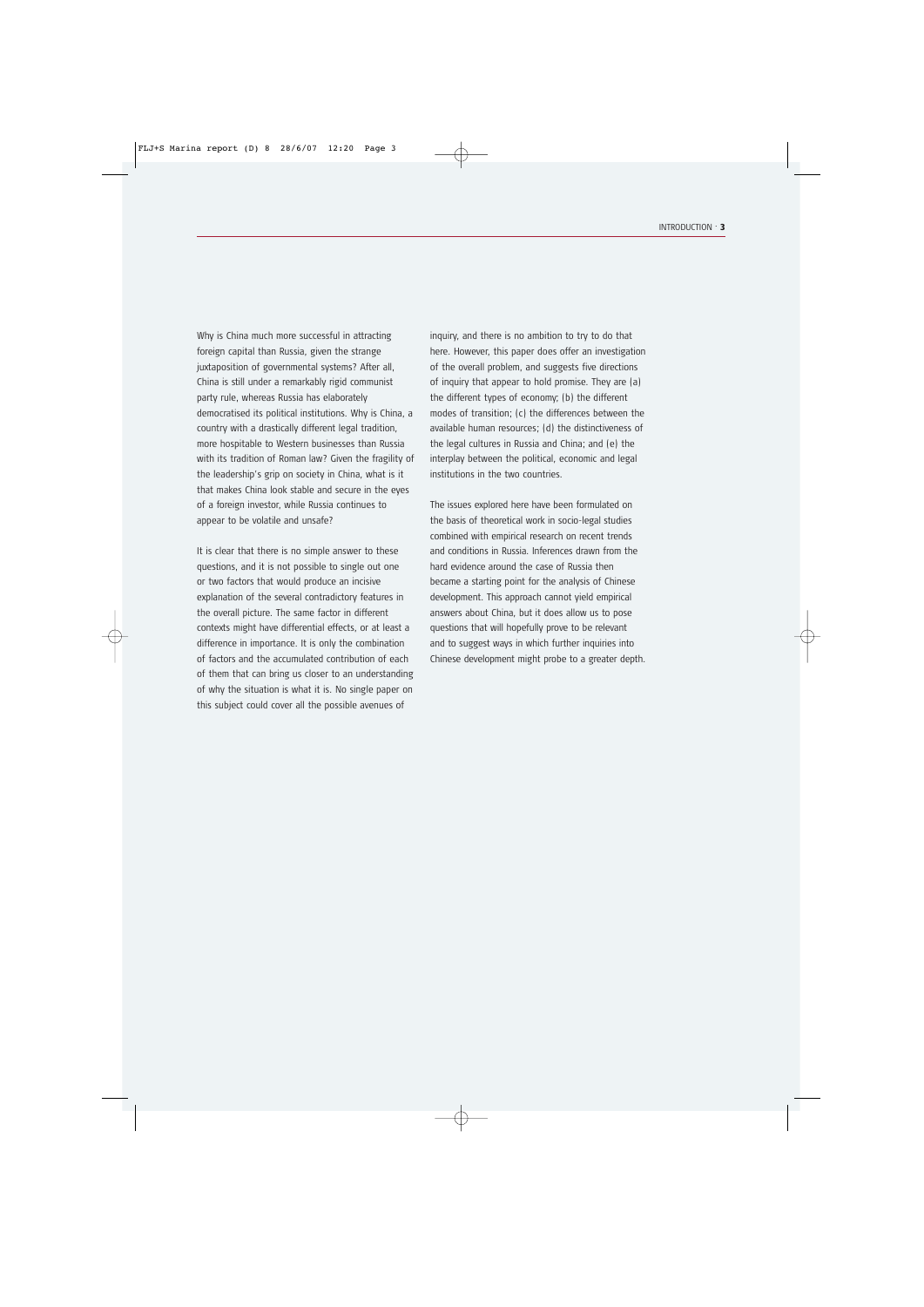## Different Economic Models

#### **Russia's resource-based economy**

The immediately obvious contrast between the Russian and Chinese economies lies in the nature of their respective business activities. Russia has placed its bid for development on natural resources: metals, timber and most importantly the exploration and sale of its rich deposits of natural gas and oil. At present these together account for 80% of Russian exports. The main investors in the Russian economy are the global firms specialising in these products, notably the oil majors such as Shell and Exxon Mobil. They dominate the extractive industries together with a handful of domestically grown oligarchs who built their empires in the early 1990s when the fad for privatisation encouraged a chaotic sell-off of Russia's state assets. Any economy that is based on the exploitation of natural resources tends to be unbalanced.

Russia's economy today is, in the words of one commentator, just a 'one-trick pony'. All the elite attention, political as well as economic, is focused on performing just that one trick: to maximise oil revenue. This includes the private sector, which has already concentrated its capital investment in that single industrial sector. Like the government officials, private entrepreneurs have insufficient incentive to renovate other, less lucrative branches of the economy.

Because the oil industry is capital-intensive rather than labour-intensive, it does not create new employment opportunities on a significant scale. Although 21.4% of the Russian labour force do work in the industrial sector of the economy (a figure all but identical to the 22% of China's workforce who work in industry) the workers are mostly employed in decaying factories or declining sectors: the slow-tochange, inefficient, high-cost remains of the old Soviet factories and enterprises. Most of the workplaces across the entire Russian federation have not been properly renovated for a generation, either in terms of plant and equipment or, more

importantly, in terms of management style. This situation makes the entire economy stagnant. The high world oil price enables the oil revenues to flow into the country and conceal the true economic picture. The country seems to be rich enough to support a moderate standard of living compared with the world as a whole, and in some ways it is. The wealth also permits the leadership to claim that progressive improvement is occurring in the economy, because that is what is being recorded by the main economic indicators.

However, the nature of the oil industry in all countries is such that although it tends to generate gigantic profits, only a very few benefit. If the whole of a national population is to share in the proceeds, the money must either be channelled directly to them by means of a sophisticated legal framework of wealth redistribution, or indirectly by spending it on things that benefit everyone, like infrastructure improvement or education. Such a scheme can only work successfully in a country with rule of law and well-organised, efficient and non-corrupt administration. Only a few have ever succeeded in doing this well. In recent years Norway has emerged as the exception that proves the rule. In contrast to Norway, it is clear that Russia lacks virtually all the conditions required to make its development balanced, effective and stable despite the unprecedented volume of profit flowing in.

Oil and gas are seen as strategically vital. Because of that, the regulation of the industry is always a challenging, complicated and politically sensitive matter. This is particularly so in the Russian context. During the early stage of the transition, the Russian government made a number of deals that were unfavourable to itself, both with multinationals and with the oil barons that were emerging locally. In the view of outside observers at the time, it privatised the USSR's greatest assets on conditions that many people considered to be asset-stripping or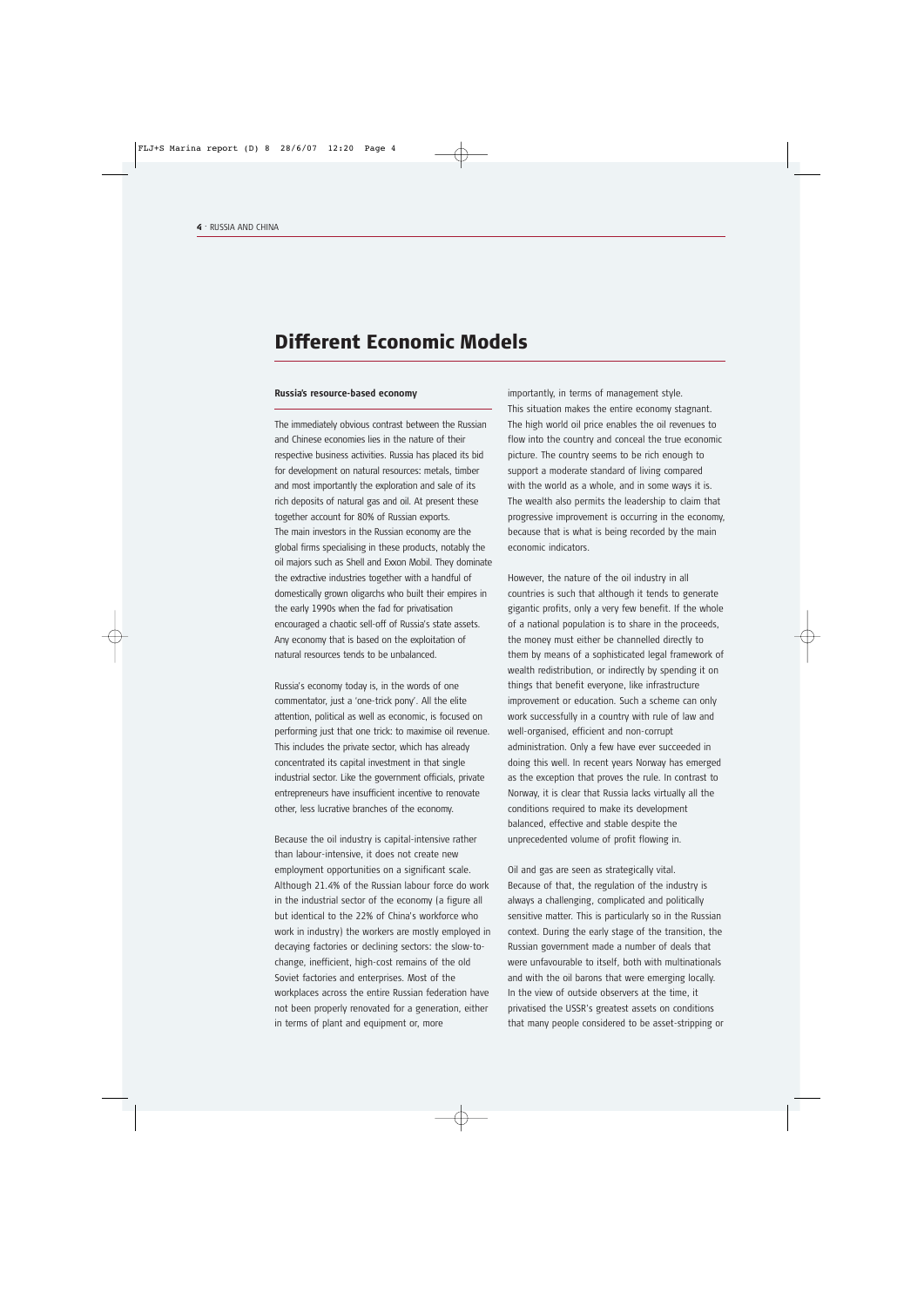even plain robbery. In the government's own view, now that it is flush with the proceeds of the high oil price, the unfavourable deals were made only because it needed to attract foreign capital at a time when its bargaining position was exceptionally weak. The terms on which it issued a number of contracts to Western companies may have been humiliating, but it had no choice.

With the state gaining more confidence in recent years, the Russian government has started to make an effort to regain state control over the resources lost a decade ago. To achieve it, the Putin administration is employing the traditional method of 'rule of power and not of law' that dates far back through the Soviet period to the centuries of Czarist absolute rule. The recent examples are the de facto renationalisation of the extensive Yukos Corporation assets by accusing the company of massive tax avoidance, then bankrupting it, and finally selling the assets at a ridiculously cheap price to a state-controlled company, Rosneft. The current example is the spectacular cancellation of the Shell permit for the giant Sakhalin-2 project. This was cynically justified on newlydiscovered environmentalist grounds. Many observers are convinced that this severe pressure is being exerted as a way to force Shell to sell 25% of its shares to another state controlled monopoly, Gasprom. The scale and unexpectedness of this deliberate policy to regain full influence over Russian strategic resources sends a chilling signal to the business community abroad. The action against Shell has been widely reported around the world and universally interpreted as being obviously political in nature. The demand for oil is such that even precedents as discouraging as these seem unlikely to stop oil investments from flowing into the country. However, it seems likely that these cases are building up such a negative image of Russia for potential investors in every other field that it may become an exception to the general trend whereby globalisation continues to expand in all national economies in the world.

To sum up, resource-based economies of the Russian type are tightly intertwined with politics. The wealth they produce is diverted either into the state budget

or into the hands of a few oligarchs. When that happens, the wealth is not available for the development of the economy. Investment, employment, incomes and welfare all suffer from the deprivation. There is of course a possibility that once Russia has succeeded in stabilising its political system and establishing the status of its renationalised oil and gas industry in the global economy, it will be able to channel its wealth into a balanced and widely distributed pattern of economic growth. Whether that will actually happen remains to be seen.

#### **China's supplier-based economy**

The Chinese economy, in contrast, was built up in response to the global trend towards outsourcing production from developed countries to poor ones, in order to benefit from cheap labour and other advantages such as lower taxation and weak regulation. This process became possible in China once the ruling Communist Party decided to open its previously closed market to foreign investment in order to promote economic growth. China notoriously has the world's biggest machinery of state; once the new free-market policy was introduced, it was implemented comprehensively – at any cost and at all levels of government. Legislation was brought in to attract foreign companies, typically by such means as reducing their corporate taxes to 15% (domestic firms have to pay 33%). Restrictions on migration from rural to urban areas were eased (though not abolished) so that labour-intensive manufacturing could expand in the booming towns. Roads, airports, harbours and other infrastructure facilities were rapidly expanded to facilitate the industrial growth.

The state-controlled media dutifully followed the Party line on the necessity for all this, praising economic achievements while keeping silent about the often legitimate grievances of the people. For example there was little report of the fact that ten million workers lost their jobs as a result of the wave of privatisation of the state-owned enterprises in the late 1990s. Judges were required to decide cases in favour of the new business firms in any case in which a firm's interests clashed with a citizen's interest. A typical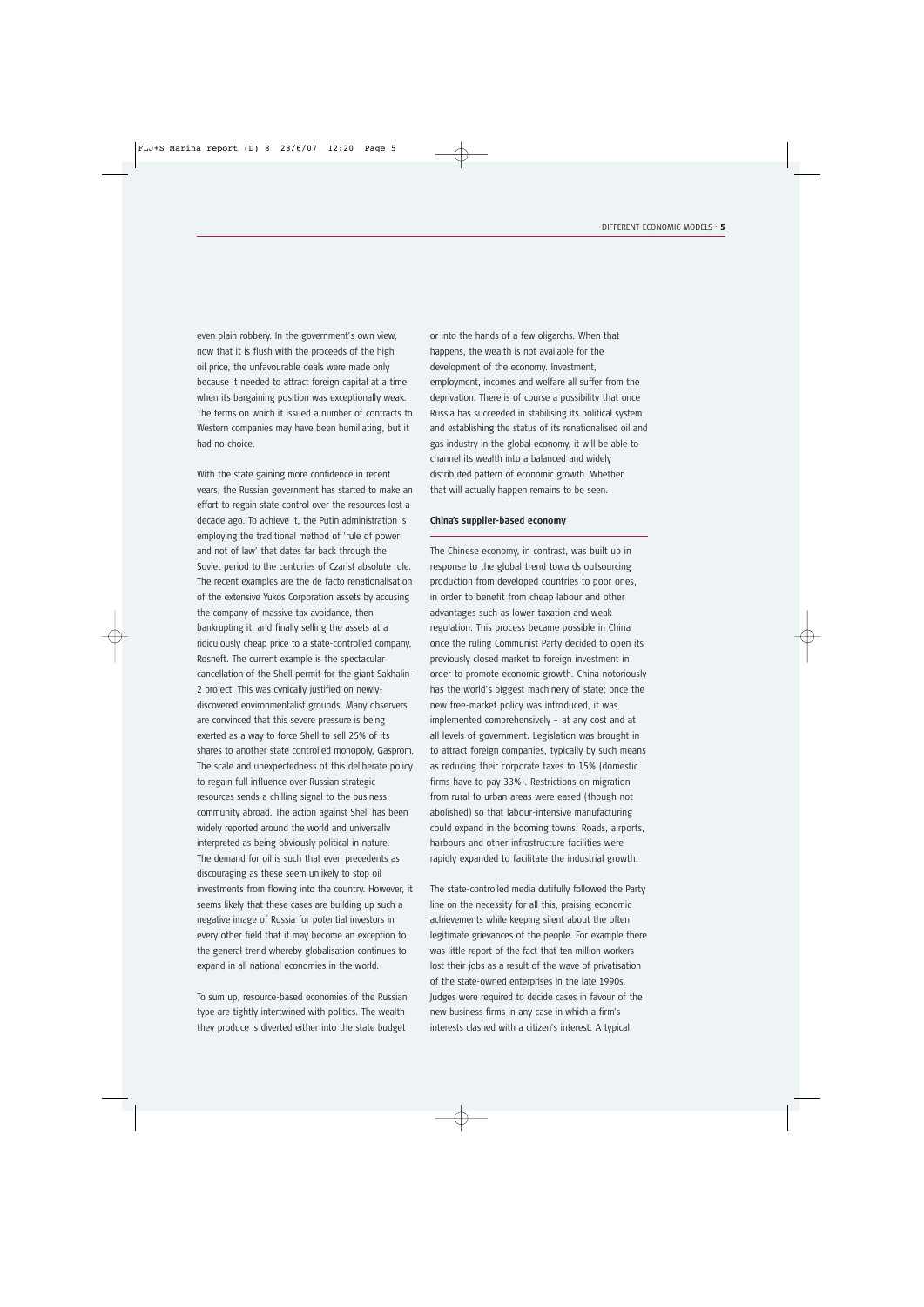issue might involve people being evicted from their homes by developers. Many lawyers who went too far in the attempt to defend a citizen's rights were jailed or driven out of their profession.

The consistent implementation of China's industrial policy has within a remarkably short time turned the country into a network of supply factories so dominant in the global economy that it is justifiably known as 'the workshop of the world'. A key factor in promoting such a spectacular surge of foreign investment was the unquestioned credibility of the signal that the government sent to the outside world at the outset: the interests of the investors would be protected by the power of the authoritarian state. Even in those cases where the law is supposed to protect the workers, loopholes were carefully made available so that the traffic lights for overseas investors would continue to show green. For example, a law now exists to set a strict and reasonable limit to the maximum number of hours that anyone may work in a single week – together with a provision that this requirement can be avoided if exemption is granted by a local government. And it is avoided, frequently.

However, the overall effect of breakneck economic growth based on such principles does have its downsides.

To achieve such growth, the economy needs to exploit the labour force in an intensive manner and keep the cost down. The new corporate culture in China involves working long hours for low wages. The company in Longhua that supplies Apple with iPod digital music players is a typical example. According to one report the factory staff who assemble the gadget have to endure 15-hour shifts, seven days a week, for less than \$50 a month. The majority of the factory workers are internal migrants: peasants who have moved from the western and central countryside regions of China to the major cities which are mostly located nearer to the coastline in the east. Employment contracts are unsecured, with no sickness benefit or social security allowance. Workers have no right to organise themselves in free unions, and certainly not to strike. Because their lives consist almost exclusively of hard labour, the workers tend to be continuously exhausted. Cases of workers dying through overwork are not uncommon.

As a predominantly supplier market, the Chinese economy does not have room for innovative development. Consequently it is doubtful that it will manage to change its status and become competitive with the developed markets. Because it lags behind the world leaders, it concentrates all its potential on cutting prices and copying western designs, techniques and sales methods. Despite its consistent expansion as a supplier economy, China started from a very low base and it is still unable to catch up with the fast-developing global market. After nearly 25 years of rapid economic growth, wages in China's manufacturing sector are still at 3% of the US level; after a similar period of rapid expansion in Japan and Korea in the years after World War II, wages were some ten times as high. China has taken a desperate lurch into the global market by pricing its products only a fraction above the cost of the raw materials. This is a process that some commentators describe as 'malignant competition', and all it has achieved is profitless growth. This makes comparison with other Asian economies somewhat questionable.

#### **The challenge of transforming China's economy**

To make development sustainable and to avoid social explosions the Chinese government now faces the task of taking the next step of the transition; it needs to shift the dominant pattern of its economy from a supply mode to a consuming mode. If this is to happen, the government needs to overcome a number of challenges. The most important is income redistribution. The population in general is not yet wealthy enough to bring about a shift to a consumer economy. Even for the newly emerging class of the better off, the total lack of a social security net means that people are inclined not to spend, but instead consider it prudent to save up for health care, for their children's education and for old age. There is a huge gap between rich and poor, with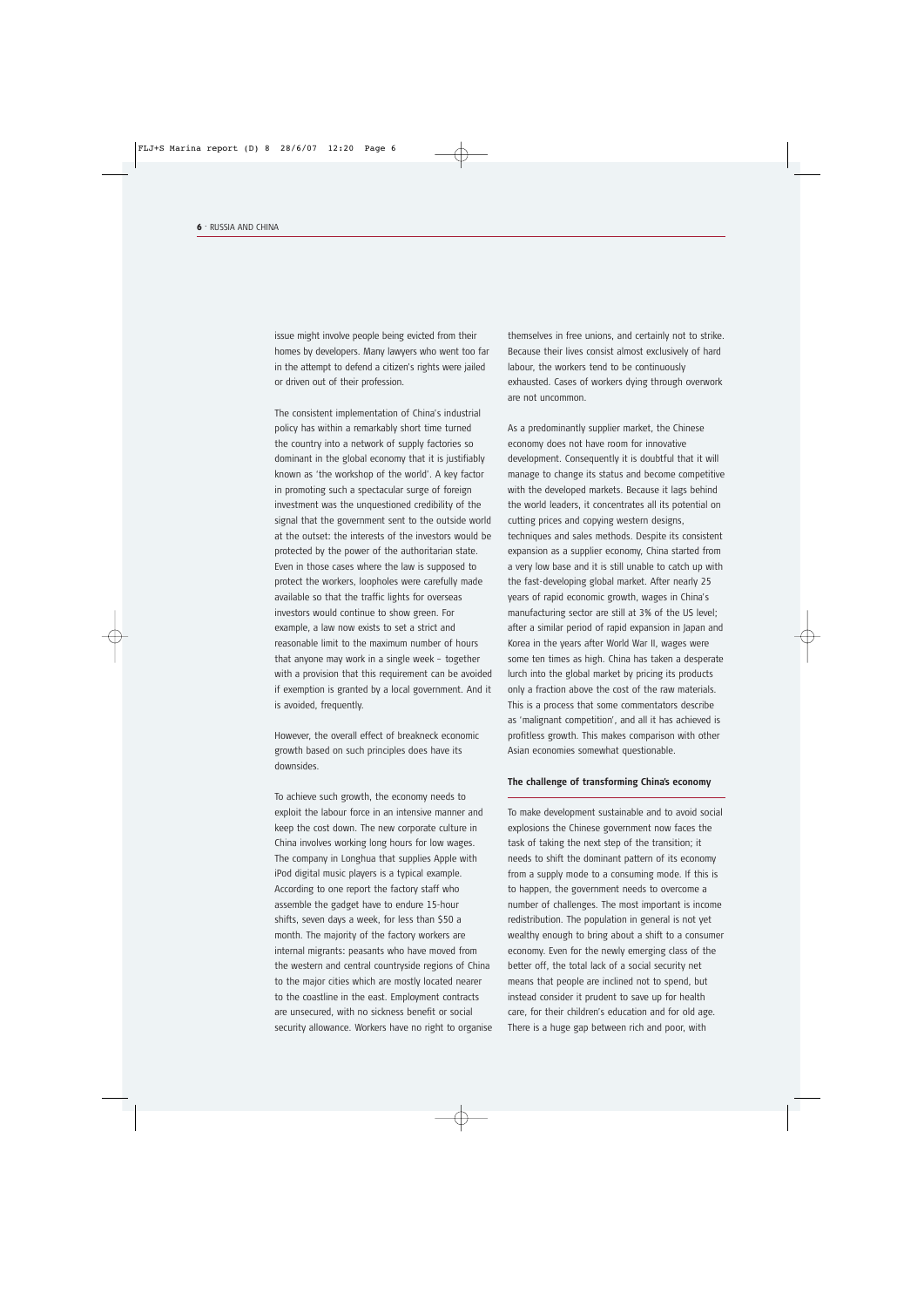family income disparity one of the highest in the world; China has an income Gini index of 44.4, which is higher than Russia's. The disparities are not a straightforward matter of layered classes, but multidimensional: between a poor western half of the country and a prosperous eastern half, between rural and urban, between migrating workers and stable residents, and in the cities between the new business elite and the vast influx of unemployed people from the rural villages. The great extent and intensity of rural poverty and the exhausted condition of the labour force are considerable obstacles to the opening up of what might otherwise be the second great strength of China: its population of approximately 1.3 billion, making for an almost bottomless market of potentially eager consumers.

It is clear that the urgency of moving to a new type of economy is recognised by the Chinese government. In recent publications local experts have been permitted openly to express misgivings about the impact of the large scale of foreign investments and the course of economic reforms. A discussion on the merits of equalising the income tax rates for foreign and local businesses has been initiated, although the necessary law has yet to be drafted. At the 2006 National People's Congress it was argued that if the sequence of mergers and acquisitions by foreign companies in China is allowed to continue unchecked, China's brands and its capacity to innovate will disappear. The need for independent innovation in technology and for less reliance on Western know-how has become an established theme of speeches by Chinese leaders in recent months. The recent commitment to an ambitious project to construct 5,400 km of high-speed rail track by 2010 while relying exclusively on domestic technologies, personnel and resources is an expression of their determination to demonstrate to the outside world China's readiness for scientific and engineering independence. However, China still has a long way to go.

In domestic social policy, the Party's current line is the cultivation of a 'harmonious society'. The methods are to consist of building a social safety net, implementing a 'Go West' policy and establishing

labour protection. A 'Labour Contract Law' that is now under consideration would attempt to match some European standards in the quality and quantity of its provisions. The bill was discussed behind closed doors by legislators in Beijing in April 2007, and the law is now scheduled to see a vote on final passage in June. If the legislation is indeed passed as planned, it would improve worker safety, impose minimum wages, cut the maximum working week to 40 hours (i.e. eight hours less than in Europe) and impose safety and workplace requirements upon employers.

If such a law were to be enforced effectively, it would transform the economics of manufacturing in China. Labour costs would increase to the point at which sourcing products in China would become far less attractive for Western multinationals. There is already strong opposition to the forthcoming legislation from foreign-owned companies. The American Chamber of Commerce has sent a written plea to the Chinese government asking it to reconsider the proposed legislation and making it clear that a steep increase in production costs would force many member companies to suspend their activities in China.

The new rules might also create social tensions because the provisions would necessarily strengthen civil society. Most significantly, the Labour Contract Law would be meaningless without free trade unions, which at present are banned. Several possible scenarios can be imagined though not all are plausible. One is that to make the new system of regulation work as it is intended to, the passing of the Labour Contract Law will be followed by the liberalisation of workers' rights to free association and free speech. This in turn could be the starting point of the growth of an independent civil society – an outcome that cannot be desirable for the government. Alternatively, with the law in hand, the workers might start to agitate for their rights, threatening the Party's monopoly of power and triggering wider social unrest. A third possibility is that the new regulation of the labour force will remain little more than rhetoric, without meaningful implementation. This scenario seems the most likely, given the history of communist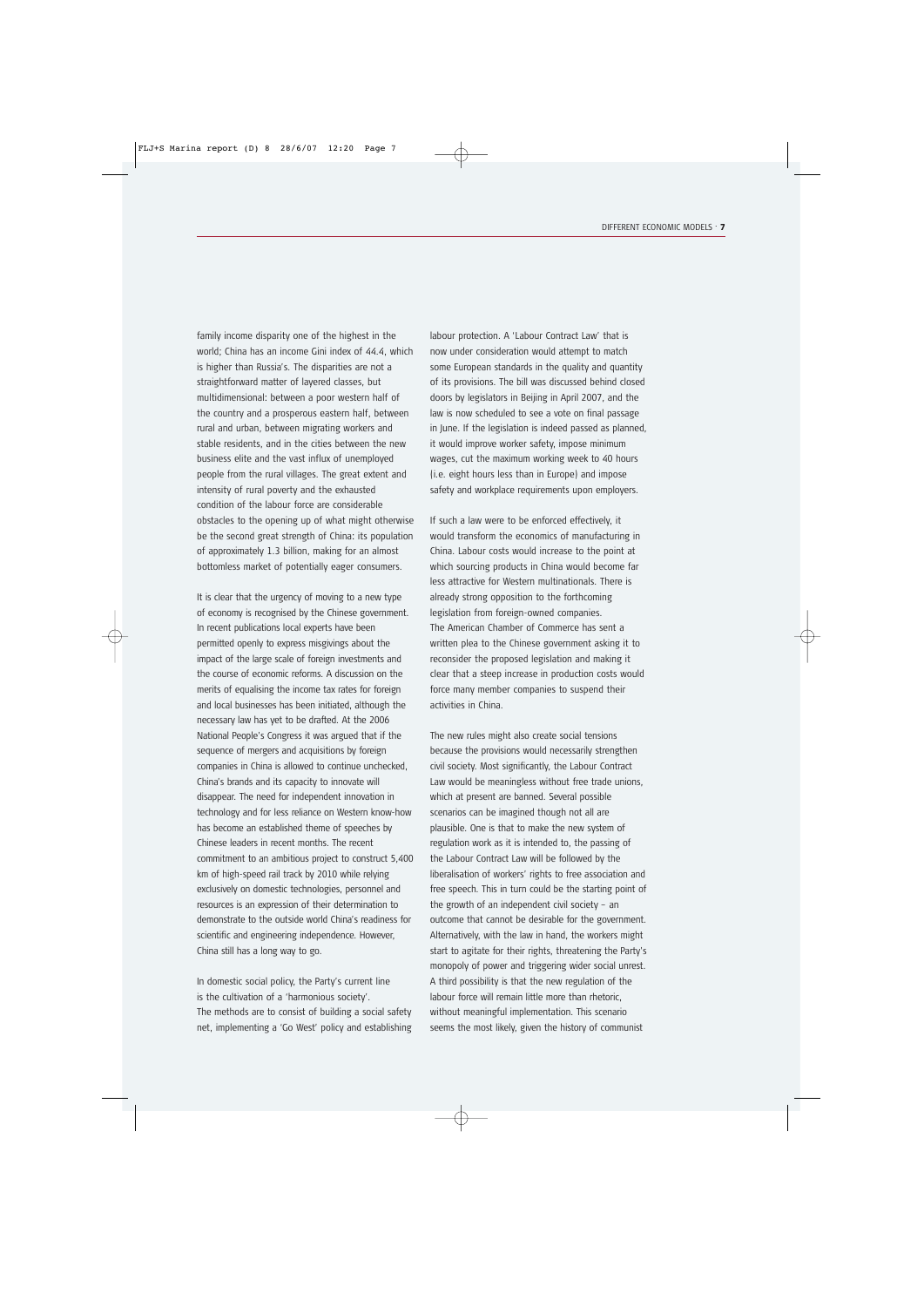power in China. But even if the new law is toothless, its mere existence might well become a new and additional cause of pent-up social frustration that could eventually explode.

*Questions to explore:* What specific regulations are found in an outsourcing economy of the Chinese type? What are the prospects of a successful transition from China's present stage of dependency on outsourcing to a sustainable, internally regulated and innovative economic structure? How will the new Labour Contract Law work in practice? If it is successful, how will it affect the nature and functioning of the Chinese economy? Has China enough potential to move smoothly from being predominantly a supplying economy to a consuming one, or will social unrest, political instability and economic slowdown become the more probable forecast?

#### **Different paths of transition**

At the very outset of the transition the Russian and Chinese leaders took radically different paths, at a different time, and from different starting points. A simple comparison of these features reveals both advantages and disadvantages for China's transition.

- *Accumulated experience:* An early, slow and progressive introduction of market reforms has meant that by now China has accumulated substantial experience of operating in the contemporary global market. In contrast, the early Gorbachev attempts at reform during the 1980s in Russia were remarkably ineffectual, even though at the time 'glasnost' and 'perestroika' were fashionable Western talking points. The fact is that the Russian transition only started in the early 90s, whereas the Chinese step-by-step reforms go back to 1976, beginning at the time of significant changes in the Chinese Communist Party leadership.
- *The development of the global market:* The timing of China's transition was also advantageous in relation to the development of the global market. While Russia had to find its niche in the new world system at a time when the current global market

was already shaped, the Chinese timing of its transition to a market economy, a full decade and a half earlier, allowed the party managers, local governments and others to adjust successfully to the newly emerging tendency of Western businesses to move production facilities abroad.

■ *Industrial legacies:* The very different condition of the two economic structures was also favourable for Chinese development right at the starting point of the transition. Russia had shifted from rural agriculture to urban industry by the 1960s, and stepped into the market era with an already developed industry, albeit an inefficient, technologically outdated, heavy, inert and militarily orientated one. To make a new start Russia first had to deal with the shrinkage, closure or modernisation of the entirety of its great industrial monstrosity. In contrast the Chinese transition to the market moved in parallel to the transition from peasantry to industrialisation. Even now 49.4% of the Chinese population has remained rural (compared with 10.35% in Russia), and the lowincome village masses continue to form a huge reserve to meet further demand for labour in the Chinese manufacturing industry. China was able to build up the right type of industry to fit the times and slot easily into the globalised world economy. Russia, on the other hand, had to fight its way through a difficult readjustment of an unfit industry on brownfield sites, and modify an elaborate but unsuitable infrastructure.

Considering the background, it is not surprising that China has acquired a number of advantages. It has been flexible and responsive to external demand from the very start of the transition and was not burdened with an outdated legacy of physical infrastructure. Moreover, the process of learning appropriate skills is perceived as a step forward by the Chinese workforce while the forced retraining of already qualified Russian workers for less skilled jobs generates psychological resistance and depression. In Russia most of the population associate the transition with confusion, the breakdown of their professional life and general distress. In China,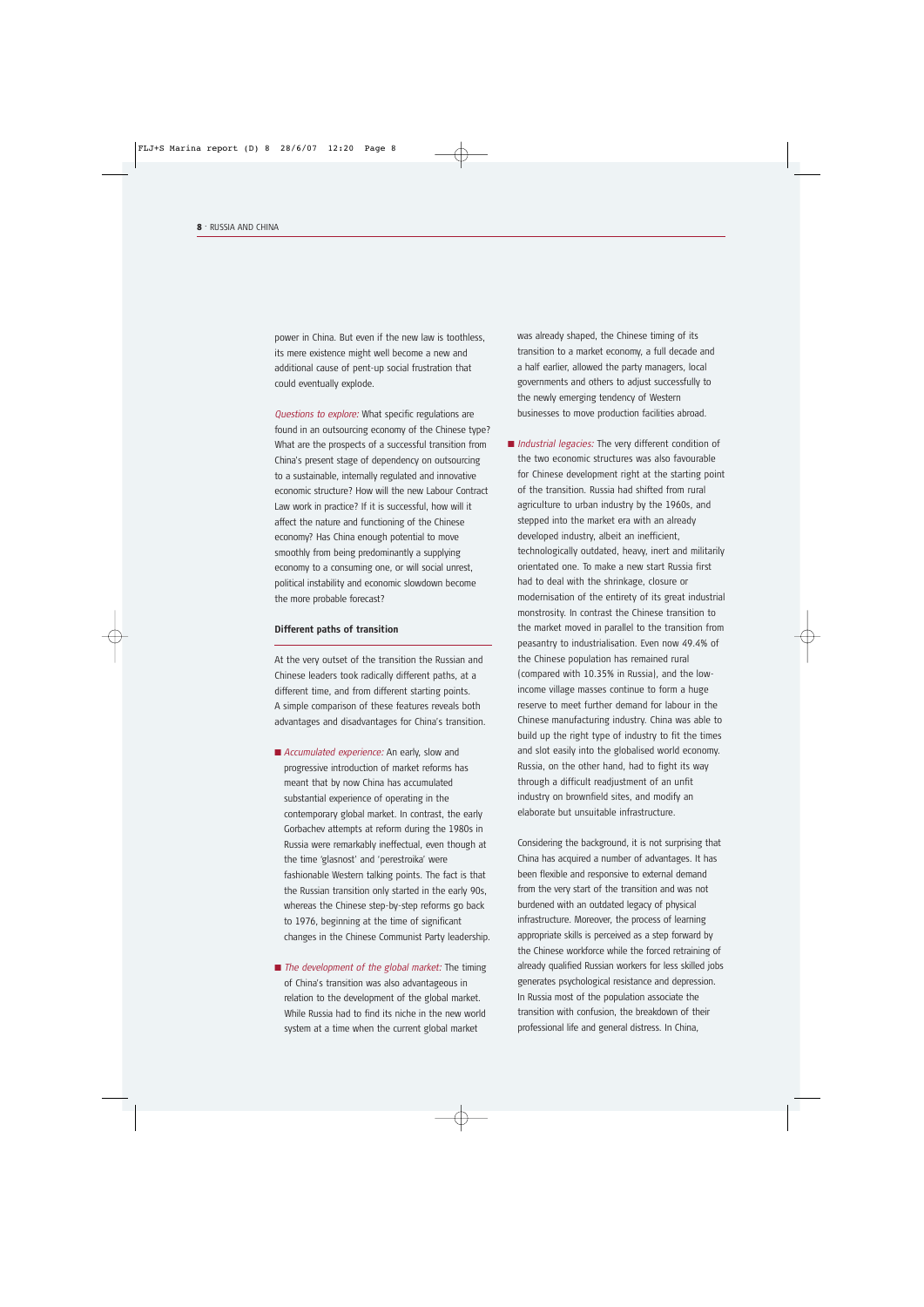nearly everyone sees the transition as a time of hope, energy, uplift and improvement.

■ *Differing modes of transition:* The single most significant factor responsible for the disparity was the contrast in methods used to manage the transition. The Russian transformation was founded upon a total rejection of the communist past and the dismantling of nearly all of its institutional structures. An attempt was then made to have a completely fresh start. There was to be a re-written constitution and a whole set of newly designed political institutions within a democratic framework, and there was also to be an urgent rush of economic reforms so profound that they would supposedly create all the conditions necessary for rapid development. In addition, an economic policy known as 'shock therapy' was adopted. It consisted of creating a legal framework for a free market within a very short time, while also privatising the giant array of state assets virtually all at once. The assumptions behind this radical strategy were that market forces would quickly overcome the inevitable period of social hardship and then propel the new economy into sustainable prosperity. The market itself would bring law and order to Russia, because the spread of private ownership would create an automatic demand for reliable protection by law.

China's mode of transition was radically different. Its preference was also to liberalise the economy by setting up a free market and privatising the state's assets. But this was done gradually, while making sure that the process was kept under firm control and that the control was exercised by the pre-existing authoritarian government, which also retained many of its supporting institutions intact. The expectation was (and still is) that after, and only after, a sufficient accumulation of wealth and a satisfactory adjustment to the pressure of global market forces could the country move forward politically, first towards the rule of law and then towards a democratic political structure.

In practice, both transitional trajectories provoked a number of unexpected and unwanted consequences and now have to overcome formidable challenges.

#### ■ *Different ways to achieve political stability:*

The theory of the 'J Curve' suggests that closed regimes are often more stable than open societies, at least in the short term. The liberalisation of authoritarian regimes commonly brings about a period of dangerous instability, before the system returns to a political and economic equilibrium. To preserve stability in closed but stable regimes, it is easier and therefore more probable that the country will become even more authoritarian than it is to embrace liberal political reforms. Pressure from business leaders tends to encourage stronger authority rather than increased reform. From a business point of view democracy without the rule of law makes the environment unpredictable, and what business firms need is predictability: a stable set of expectations with clear rules. And as a number of researchers have demonstrated, the market does not resist an established network pattern consisting of mutualfavour relationships between business leaders and politicians. Rather, a market can adapt to such a network, and make it work for itself.

In Russia, the simultaneous breakdown of all the vital institutions on the one hand and the speedy introduction of numerous new laws and institutions on the other provoked a sense of insecurity from which the society has still to recover. In China, the institutions remain as closed and secretive as they have ever been, but they are stable. It is not surprising that investors feel more secure in their dealings with the intransigent old institutions of communist China than they do in finding the best way to cope with the ill-formed, pliable and still wobbly institutions of the new Russian democracy.

Nevertheless, it is not likely that China can sustain its paradoxical policy of combining political oppression with economic liberalism for much longer. Many commentators suggest that China's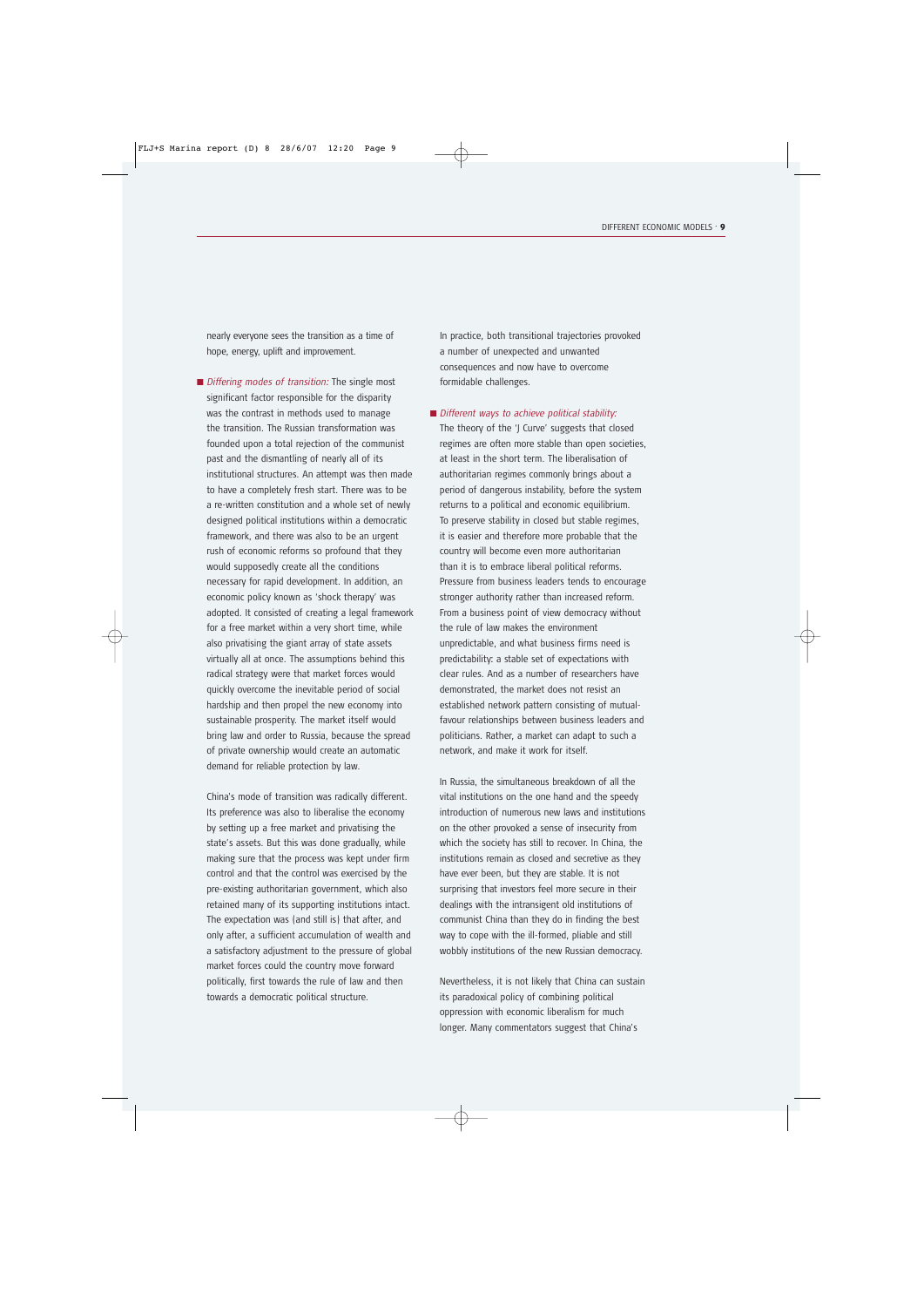development is following the pattern of the earlier 'tiger' economies of Asia. But elsewhere in Asia, rapid growth has usually gone hand in hand with political change, and there are hints that it is sought in China too, although the government shows no inclination to liberalise politically. Recently it announced yet more media restrictions, and began a formal investigation of charity organisations and environmental campaign groups who have received foreign funds for their work. Last year a record number of street protests were recorded and the police subjected a record number of human rights activists to beatings, arrests and imprisonment.

It is also extremely unlikely that China will be able to follow the Singaporean model in which an ultraliberal economy is combined with a strict rule of law but no democracy. China is too big, too varied and too complex for that, and the authorities lack both the charisma and the credibility that the Singaporean leadership possessed during the critical years of transition. Will China avoid social and political uncertainty if it starts opening up? Or will it remain economically comfortable under what will probably be an ever more oppressive political regime? It is difficult to forecast.

■ *Differential post-communisms:* For better or worse, the dismantling of all institutions and the introduction of rapid market reforms meant that the Russian economy as a whole is free from the legacy of direct political intervention. In the late 1990s and early 2000s there was even a reverse relationship in Russia: the political system was taken hostage and for a time was fully controlled by the newly emerged big business interests. The challenge that Russia is facing today is to continue to build its economic institutions in an orderly way while coaxing political democracy to actually work; it is already in place at the formal level. There is no institutional residue from Soviet times of central planning and political coercion in the Russian economy. The communist legacy is certainly present, but it can be found solely in the areas of bureaucratic mentality, pervasive corruption and inefficient management, and not in the shape of the economic institutions.

China shares Russia's post-communist tendencies towards bureaucracy, corruption and inefficiency, and it also has the additional challenge of adapting its economic institutions to the requirements of the market economy. Despite the high growth rate in the economy, the Chinese government has yet to face down the overbearing legacy of central planning by cutting away the close ties between the state, the state-owned enterprises and the banks. The banking system in China is prevented from operating at full capacity because it has been so badly weakened by the history of poor leadership and uneconomical lending under government direction that it now shoulders a fat portfolio of non-performing loans. The state-owned banks face a long and hard struggle before they can become truly commercial enterprises. And more widely, even though extensive privatisation has occurred, a significant state-controlled sector remains, and virtually the whole of it is significantly underperforming.

■ *Contrasts in welfare provision:* In moving to the market economy, both countries were unsuccessful in smoothly transforming the substantial provision of social protection in such fields as health care, education and pensions that were available in the pre-transition era. In Russia, despite a number of measures that were intended to supplement the state provision of basic services by insurance cover, a decade of financial and institutional crises made it impossible for the new mechanisms to start working. In that period the resentment and despair of public servants and ordinary citizens were expressed in numerous demonstrations, strikes and even hunger strikes protesting against the withdrawal of benefits, the long delays of salary payments to civil servants, the unaffordable cost of living, etc. But now, with international oil prices going up, Russia is stabilising its budget and channelling resources into the rehabilitation of social services while increasing pension payments and paying better salaries to staff in the public services. Although the average standard of living is still far from being adequate by Western standards, the social frustration that was apparent in the first decade of the transition has subsided in recent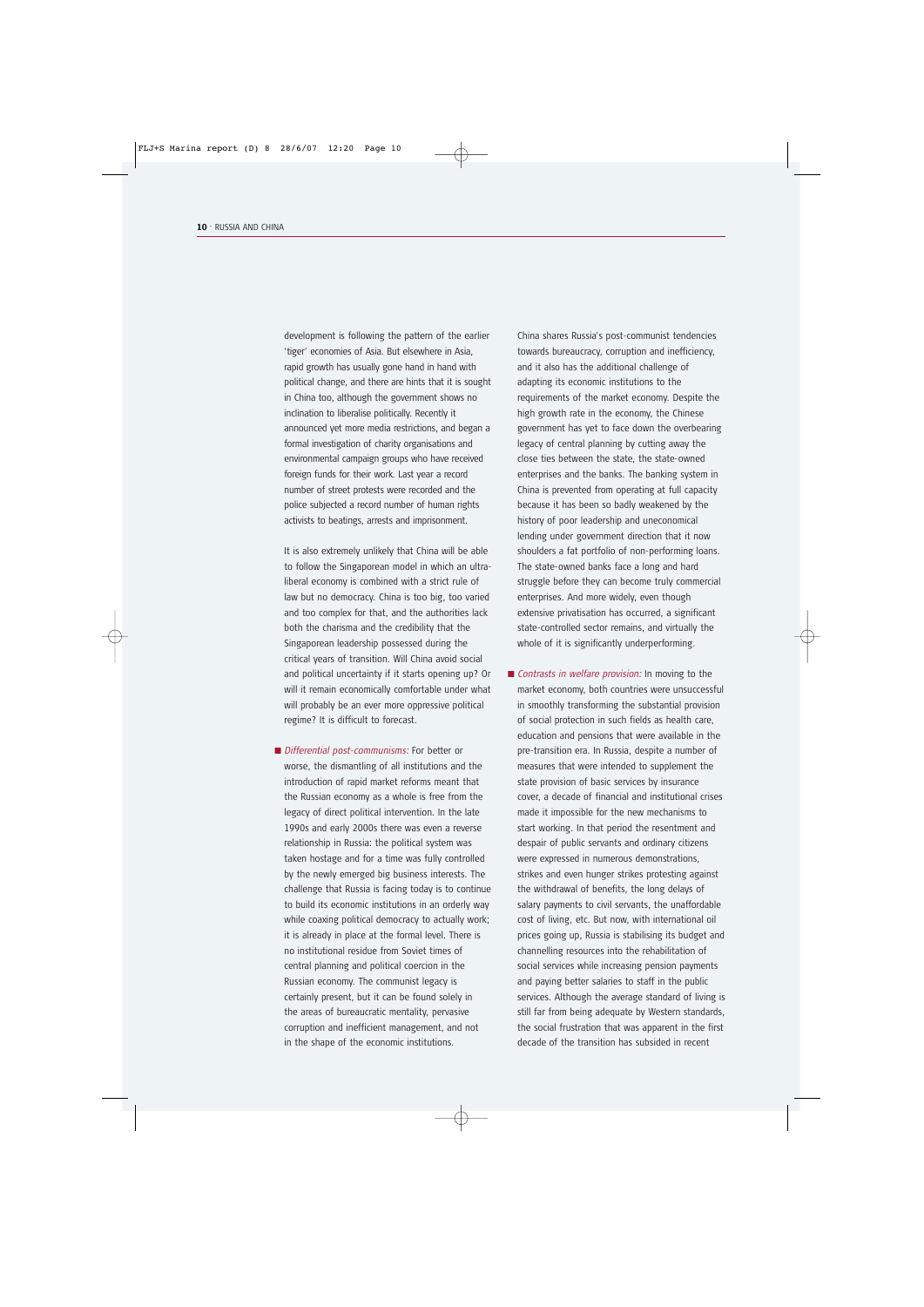years. It seems that the Russian social crisis reached its nadir in the late 1990s and has been slowly recovering since.

In the case of China, as one governmental official put it, 'we have pretty well done the easy reforms. What lies ahead now is doing the difficult ones.' Beneath all the visible progress, the frustration is building up. The gradual Chinese transition is generating social tension at a faster rate than the steady accumulation of wealth is helping to ease it.

China's problem today is how to introduce social security schemes and to ensure access to health and education. Under the old system, people were guaranteed a job for life and state-owned enterprises were obliged to take responsibility for all the social needs of their workers, including housing, health, education, pensions and general welfare. This was incompatible with market rules and necessarily collapsed with privatisation and socalled rationalisation (essentially, closing down) of the majority of the state enterprises. Self-reliant provision is still both unthinkable and impractical, so the government is now making an attempt to set up a system that would transfer responsibility for the security net from the workplace to the state. Failure to succeed in doing this quickly may well lead to destabilising the entire country, as social unrest spreads and the economy proves unable to boost consumption at a pace necessary to underpin self-sustaining economic growth.

The major disparity in economic activity and thus in living standards between the western inland region and the eastern coast is a problematic issue in Chinese development. The Chinese government is now providing transport and communication systems and making other attempts to encourage manufacturing businesses to extend their operations to the west. The expectation is that as the coastal areas reach a saturation point it would make sense to explore the much larger land areas to the west where labour costs are 25% lower than in the highly developed east, and where government economic incentives are available.

However, the productivity and skills of workers in the west lag far behind, the harsh natural conditions make production more expensive, and the greater distances between factory gate and container port create logistical obstacles. A probable scenario might be that the increasing cost of manufacturing in the existing production areas in eastern China will push businesses outwards to other countries, rather than balancing Chinese social and economic development by stimulating them to migrate westward to the underdeveloped hinterland of Asia. How successful the government's attempts to regulate this process will be remains to be seen.

Right through its history, the Chinese transition has marginalised the countryside, which is still waiting for radical reforms. Farmers are not yet in control of their land, which deprives them of any chance to join the booming segments of the society. The pressures of a quickly expanding urban environment have forced many millions of farmers from the fields around the cities with little if any compensation, and anger is growing. Approximately half of all the people in China are still tied to the land, and nearly all of that very large number continue to struggle through life below the poverty line. The fear among China's policy makers is that if land reform goes ahead and the peasants acquire the freedom to sell the farms, the immediate impact will be an uncontrollable flow of many millions of people from the villages to the economically successful towns. That could well destroy the already fragile social stability.

However, the various signals coming from China are mutually contradictory. On the one hand in recent years there has been a steady increase in the already frequent and well-supported popular demonstrations, not just against low pay and poor conditions of work but also against the many other issues that cause social distress. They include absolute and relative poverty in the inland village areas, corruption among public officials, the removal or decay of services formerly providing health care, education and welfare, and the wholesale violations of both rights and liberties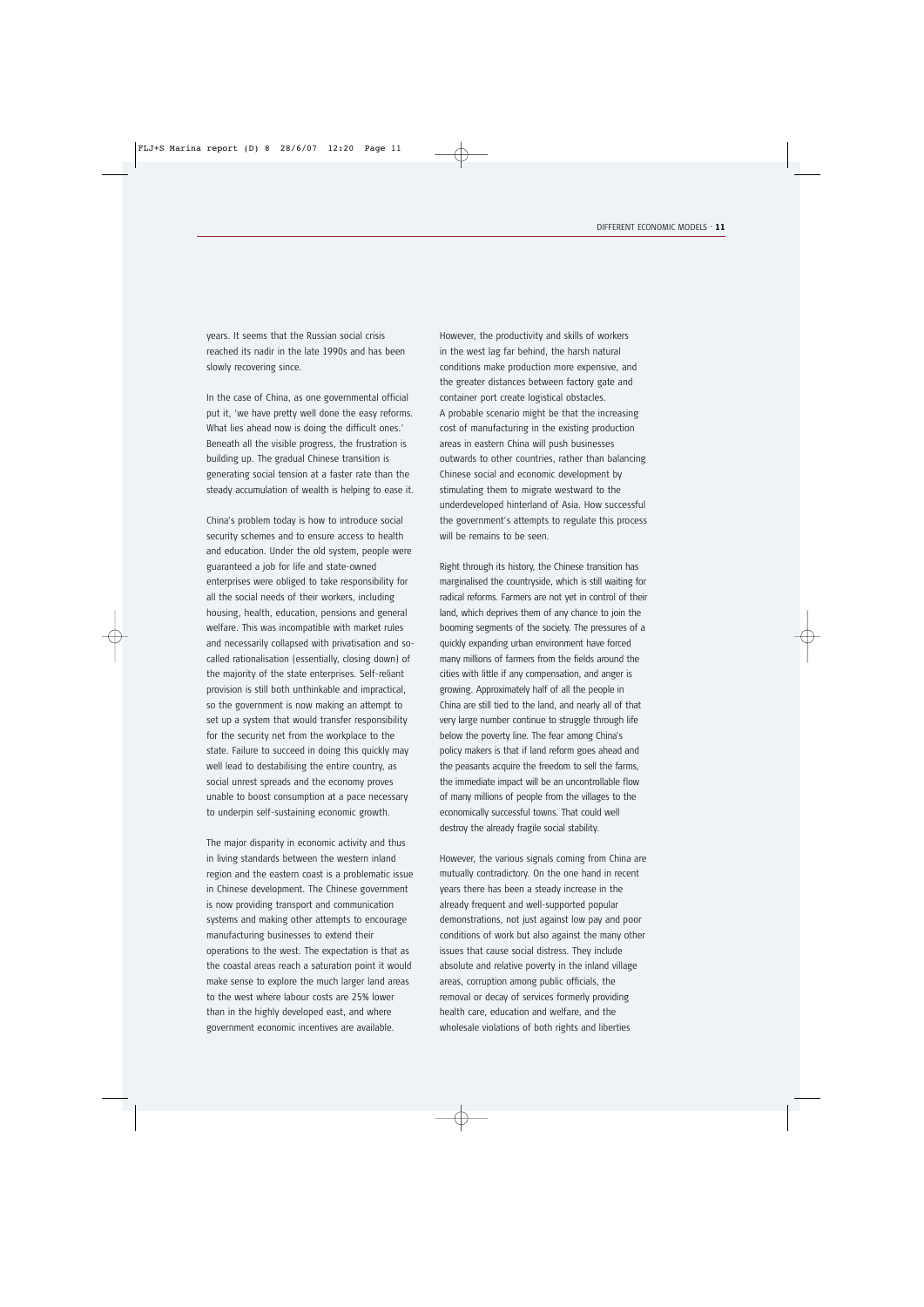by the agents of the state. In the view of many analysts, today the social structure right across China is pregnant with tension, rather like an earthquake zone criss-crossed with volatile fissures. The situation is often described as 'severely unstable,' or 'on a knife edge'. According to the Ministry of Public Security there were 74,000 protests in 2004, involving 3.76 million people.

On the other hand, it is also apparent that a large section of the population is much better off. According to World Bank data, around 280 million Chinese lifted themselves out of poverty between 1978 and 2005. The rapidly expanding middle class in the coastal region earns more money, owns more property and buys more consumer goods than ever before, and as a class is wholly disinclined to protest, engage in political struggle or support any revolt. It is also the case that so far, the ruling Party has dealt effectively with all the challenges posed of it; no single protest has ever got out of hand. So, at present no commentator can convincingly predict how the Chinese transition will proceed. No one knows whether a devastating social crisis lies ahead, or whether the Communist Party will be able to manoeuvre its way around it by mastering social policy.

■ *The importance of social values:* In the Russian case, one of a number of unwanted consequences of the transition is that the 'shock therapy' had an immediate and negative impact on the social texture of the society. It broke down the inherited social consensus on meanings, shared beliefs and norms that must always underpin official

institutions if they are to function efficiently. The effect was the disintegration of the communal moral structure. Contemporary Russia has atomised down to the level of personal values, as opposed to sharing an agreed community space. So far, the gradualness of China's transition, its success and its confinement to the economic and related sectors together seem to have enabled the country to avoid this side effect, or at least not to experience it at the same devastating level. Yet one might speculate that the rapid economic growth, the massiveness of the internal migrations and the multidimensional transformations of the social structure must be having a profound impact on community relationships. The counter-argument is that unlike the Russian case, in China the structure, symbols and behaviour of political authority have carried on unchanged throughout the transition and political legitimacy is still there.

*Questions to explore:* What is the current trend of the Chinese transition? How is the policy of 'harmonious society' likely to be developed and implemented? Will that policy defuse the many social strains – between east and west, urban and rural, migrants and residents?

A separate set of questions could address the impact of the transition on the social texture of the society. What role do different sets of restraints (moral, traditional and legal) play in organising society and how has this configuration changed in recent years? Has the need to adapt to the reforms altered the underlying values, norms and socially accepted meanings that hold Chinese society together?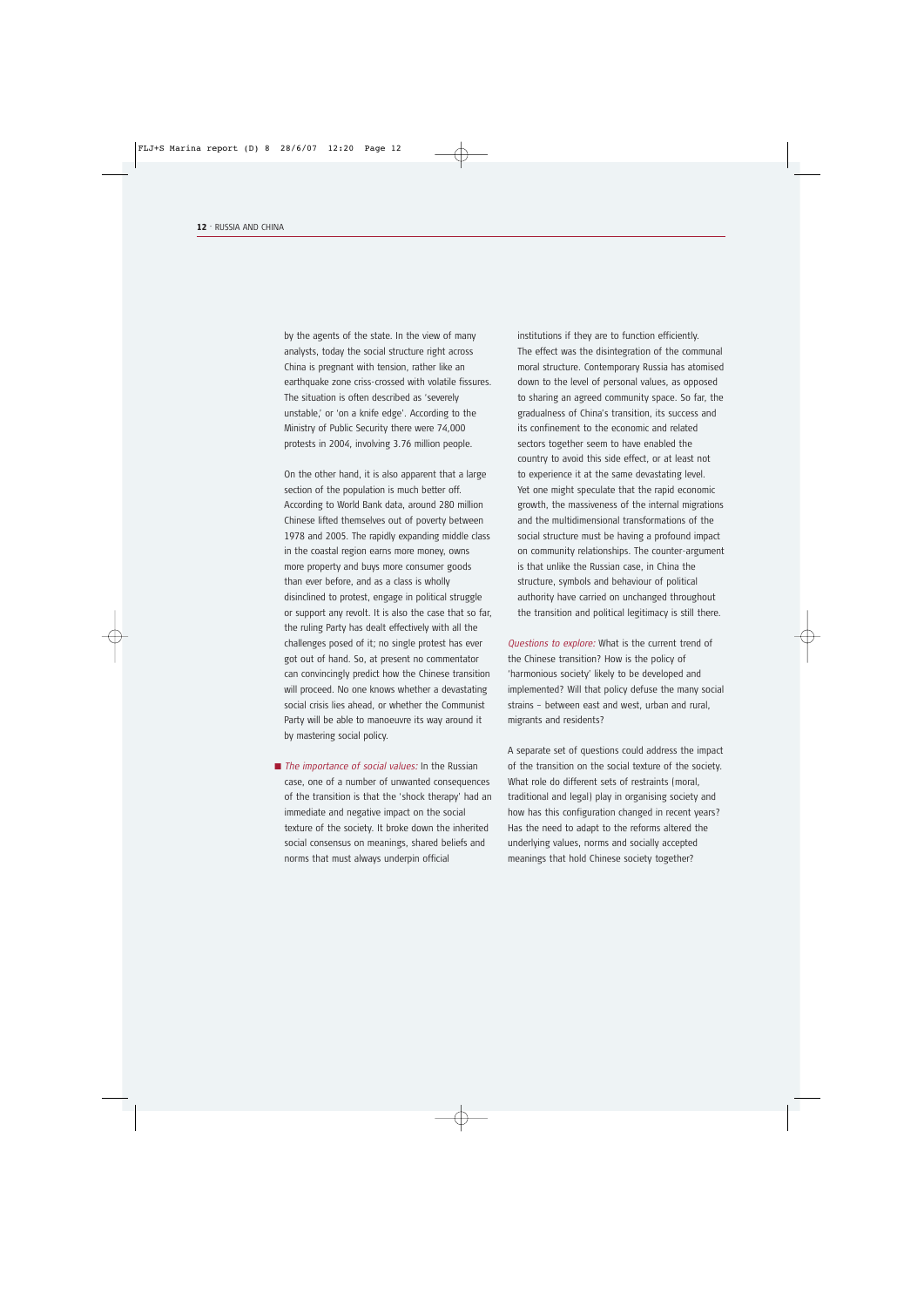### Human Resources

An important factor behind economic development is the state of human resources available in the country. The determination of people to bring about changes in their life, their ability to learn new skills and to absorb innovations, and the amount of energy that they are willing to invest in order to achieve improvement are among the drivers of economic success. Although the human resource factor is difficult to operationalise in a strongly scientific manner, an estimated comparison of the demographic data, of the health status of the two populations, and of their respective levels of know-how relevant to a market environment all place Russia in an extremely disadvantaged position relative to China.

- *Population densities:* China is much better placed to attract outsourcing businesses because it can supply cheap labour on an unprecedented scale. A simple analysis of data suggests that while Russia has a territory two times bigger than China, its population is ten times smaller. If Russia is among the least densely populated countries in the world with an overall labour force of 74.22 million people widely scattered across its ten time zones, China is at the top of the list along with India and has 791.4 million people available as a labour force, disproportionately concentrated in the big cities clustered in the eastern part of the country. Bearing in mind that it is labour-intensive manufacturing that the global market most needs at the present time, this is an ideal pre-condition for setting up supply chains linking Chinese factories to the multinationals.
- *Demographic structures:* The advantage that the Chinese labour force has over the Russian one is strengthened by the demographic structure of the population. China has a large working-age population with a small number of dependents, because of the Chinese one-child-per-couple policy. In contrast Russia is burdened with a higher proportion of elderly people (15.1% of the

population, compared with 7.7% in China) and continuing outward migration of the young adults. Hostile popular attitudes to migrants from other post-Soviet countries are not benefitting the Russian economy either.

However, although the Chinese age structure is favourable for the country's development today, the situation will soon be reversed. Life expectancy in China, traditionally low, is improving. The very same one-child-one-couple policy that has produced a vigorous workforce with few dependents in the present will push its effects into the next generation within the next ten to fifteen years, when the population of working age will go into decline and a bulge of aging people will impose additional pressures on the pension scheme and on health spending. The Chinese human resource base will become less productive and less consumer orientated. How the Chinese government is dealing with this entirely predictable trend is a question waiting to be answered.

■ *Quality of human resources:* In addition to the objective demographic mapping, there is also the question of the socio-psychological condition of human resources in the two countries. The policy adopted in Russia to take the society through the transition caused a mass depression to spread through the population in the 1990s. One observer called it a 'sickness of the soul'. The impact of the mass sadness is indirectly visible in the dramatic decline of Russia's population, which has fallen by 6 million since the Soviet Union collapsed even though large numbers of people have flowed into the country each year from the bordering post-Soviet Republics of Eastern Europe, the Caucasus and Central Asia. At the present time the population is continuing to fall, at a rate of 0.37% annually, while China is experiencing growth at a rate of 0.59% even though its strict policy of birth control remains in place and is harshly enforced.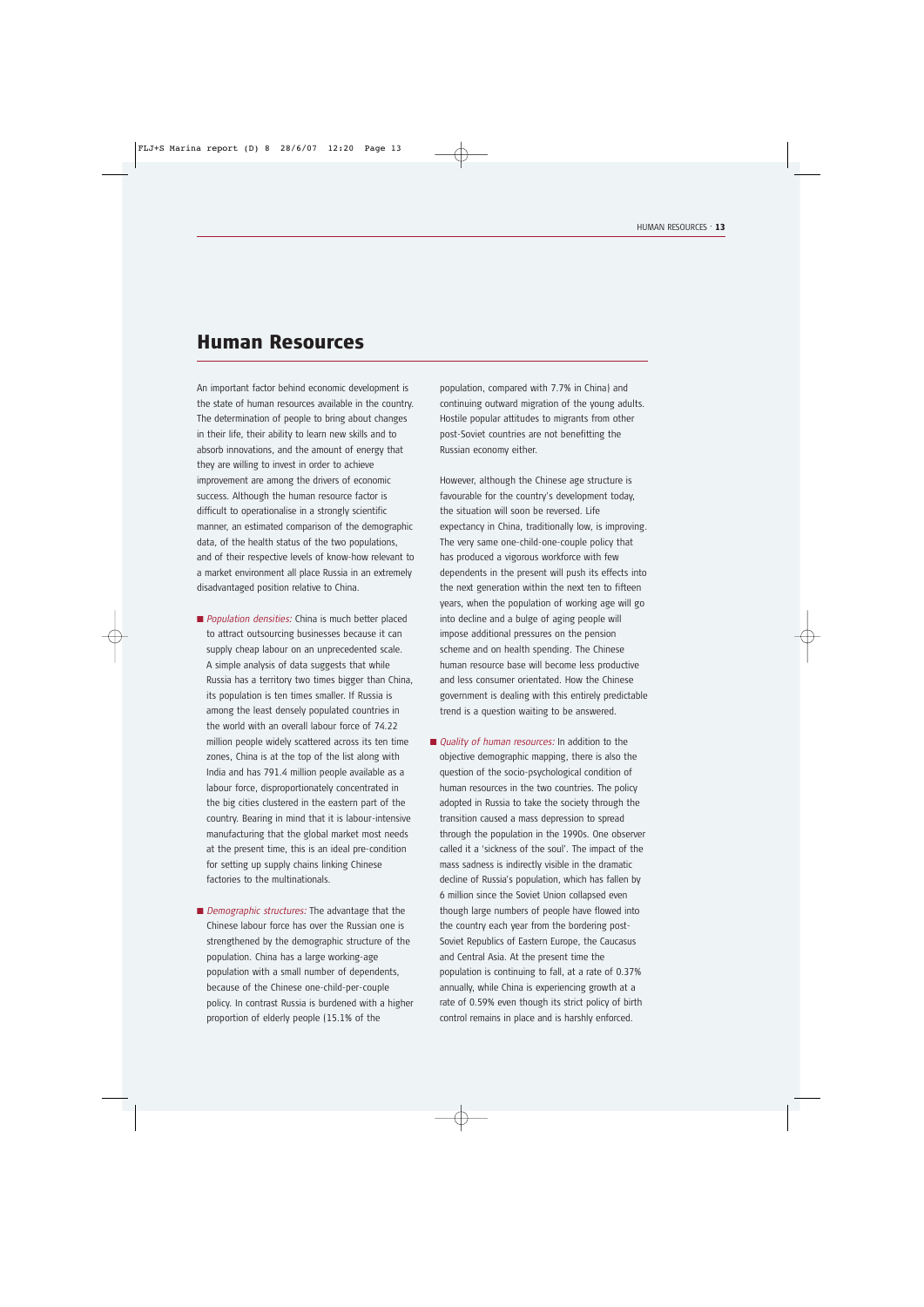The main reason for this demographic crisis is a startling death rate, which is more than twice as high as that in China: fifteen people in every thousand as compared with only seven per thousand in Russia. Most of the deaths are of working-age men, causing male life expectancy to drop from 64 years in 1990 to only 57 years in 1994 although the figure recovered a little to 59.8 in 2005. Analysis of the causes of this mortality crisis shows that men are dying prematurely from cardiovascular disease, alcohol, violent crime and a high rate of suicides. This points unambiguously to a social pathology rather than to the effects of a war or an epidemic; the Russian people are experiencing difficulty in adjusting to the drastic social transformations around them.

Because of the gradual pace of its transition combined with the steady sense of progress, China has not only avoided such a socio-psychological downfall but has actually achieved the very opposite. It seems to have generated an unprecedented degree of social energy and a general spirit of optimism as it ventures into the new economic space. Even so, the question of just how long this energy will be available to drive China's development forward remains a valid one. There is an open question about whether the exhaustion that many Chinese workers are already experiencing will form a depressing alliance with the pessimistic outlook of a rapidly aging population within the coming decade. Even if it does, it is not clear that it will necessarily have a cooling effect on overall economic activity.

■ *Diaspora support:* An important part of what is called human resources is the scale of know-how in any society. Know-how is an amalgam, made up not just of relevant knowledge as such but also of the scale, density and character of the network of social contacts, the presence and usefulness of informal channels for the circulation of helpful information, the available ways to arrange for financing a project, and so forth. This area is a complex one that requires further research, but what is clear is that China has substantially

benefited from having a whole series of large, successful and rich diasporas abroad. These 'overseas Chinese' have mastered life in a market economy and have been willing to invest their resources and connections back into the mainland. The existence of the powerful ethnic Chinese communities in Hong Kong, Taiwan, Singapore and the large business-orientated diasporas in major cities right across the West has played a substantial role in China's development. The successful emigrant groups serve as role models and provide ongoing support for the human resources within China. The connection between the mainland and the diasporas works at the formal level and not just at the informal levels, even if in some cases the formal links have been blurred at the top international level.

In contrast Russia has had no such resources abroad to strengthen its human resources. The principal wave of emigration to the West from Russia took place after the revolution of 1917. It was composed mainly of members of the aristocratic class, most of whom integrated into the culture in which they settled and did not survive as distinct and separate communities. The only self-consciously Russian diasporas were those in countries neighbouring the homeland: in the Soviet republics of Central Asia, Caucasus, Ukraine and the Baltic countries. At the start of the market era in the post-Soviet world they found themselves treated as alien and unwelcome minorities in many areas, and in addition they were living under economic conditions that were typically even worse than those prevailing in Russia itself. In the 1990s many of them migrated back to Russia as refugees – unemployed, desperate and poor.

*Questions to explore:* How is the existing Chinese demographic policy and the proposed changes in birth control strategy likely to affect human resources in the long run? How extensively and how deeply is the dependency of the economy on intensive labourbased activities affecting the health and psychology of the population?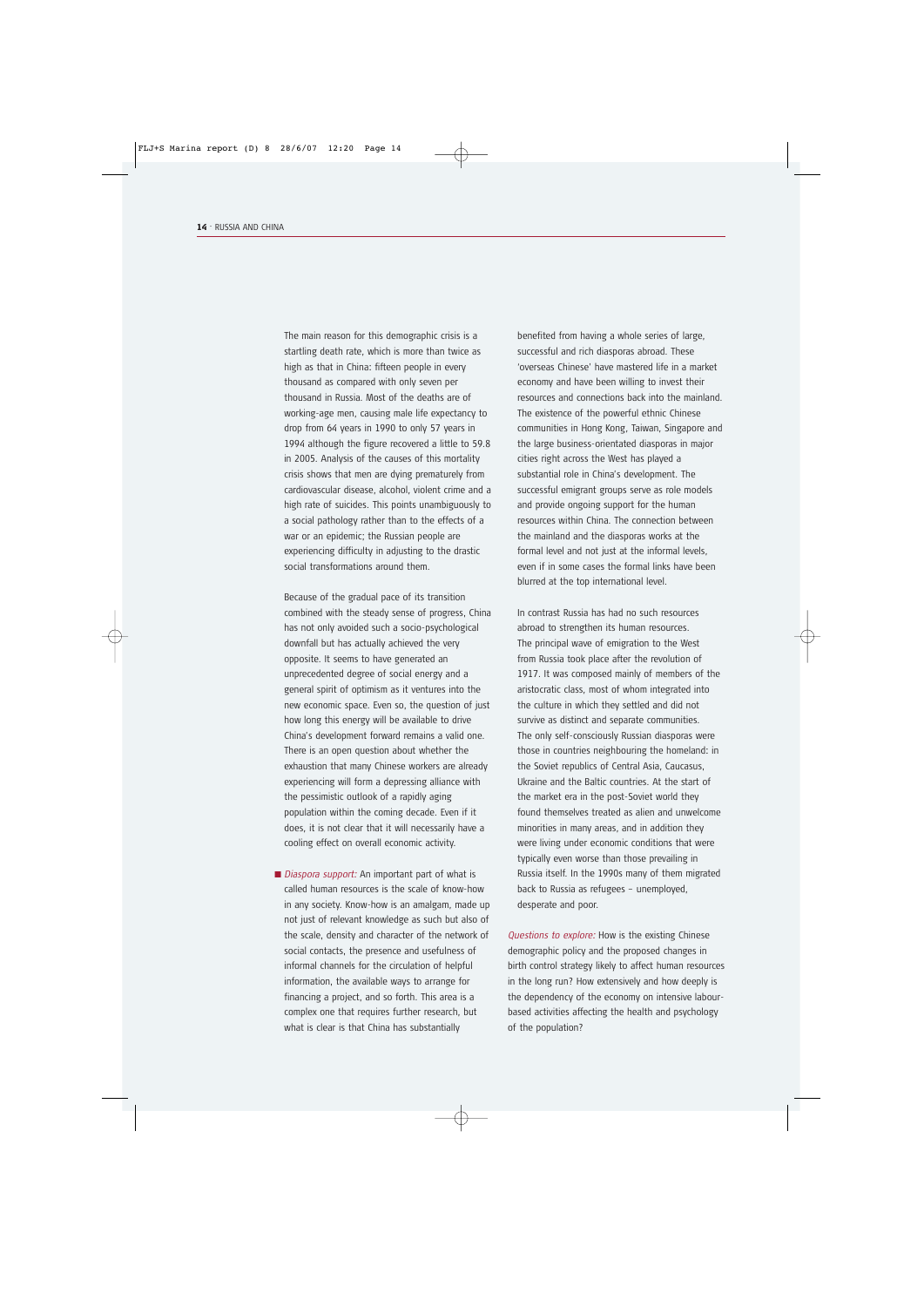A separate line of inquiry could evolve around the interplay between China and the Chinese diasporas in the context of economic development. This would include informal exchanges including the transfer of

knowledge and know-how, the analysis of financial flows coming in from the diasporas, and the role model of diaspora groups for proposed institutional development in China.

### Different Legal Cultures

It is difficult, if not impossible, to describe and assess the economic environment in any country without first examining that country's legal culture. The legal culture is understood as the set of socially expected practices and the particular way of thinking associated with them that together bend social forces toward the law or away from it. The lens of legal culture allows an observer to see a current society as the end product of its own distinctive historical evolution. The concept relates the inherited behavioural traits of the past with the dynamics of the present, and integrates individual facts about the society's characteristic patterns into a larger picture so that hopefully they can be understood.

Russia and China belong to different legal and cultural traditions. Nevertheless the similarities between them in how law is embedded in the social texture are quite as striking as the differences. Furthermore, the similarities and differences are intertwined in such a way that it is not easy to separate them for the purposes of seeing them clearly. Things that may seem to be similar often have different roots and therefore carry different social meanings, while at the same time things that might superficially appear to be entirely different may in practice generate much the same kind of social outcomes. There is also a dilemma of how to weigh up on the one hand the relative importance of historical continuity with that past, and on the other, the radical transformations that have necessarily come with the major political and economic changes since then. However, a review of what is already known and approximately understood about the two societies can provide a tentative basis for speculation on the aspects of legal culture that most directly

affect business in the two countries: the generally held perceptions of law, habits in relation to networking, and the characteristic attitudes towards courts and mediation.

#### **Instrumentalism**

■ *Perceptions of the role of law:* In both societies the most significant characteristic of the legal culture is that the general perception of law is extremely instrumental: it is simply a mechanism to achieve policy objectives. There is no notion of law as an unqualified social good that is vital for maintaining social order and justice. At the macro level, law is still seen as a tool for social engineering, while at the micro level it is perceived more cynically as a device to ensure compliance with government orders. Law is not perceived as a constraint on state power or a storehouse of human rights, and certainly not as an independent institution standing between the people and the state or between private property and the state. In other words the concept of law is reduced to that of a means serving specific political or private ends.

The roots of the instrumentalist view of the role of law in organising society go deep into the past experience in both countries. Russia and China are almost identical in their unbroken history of authoritarian rule, their characteristic dominance of the political over the legal, their centralised forms of bureaucracy, and their interconnected institutions of state and church. Neither of them experienced anything to parallel the Western experience of the Papal Revolution of the eleventh century, so they were never introduced to the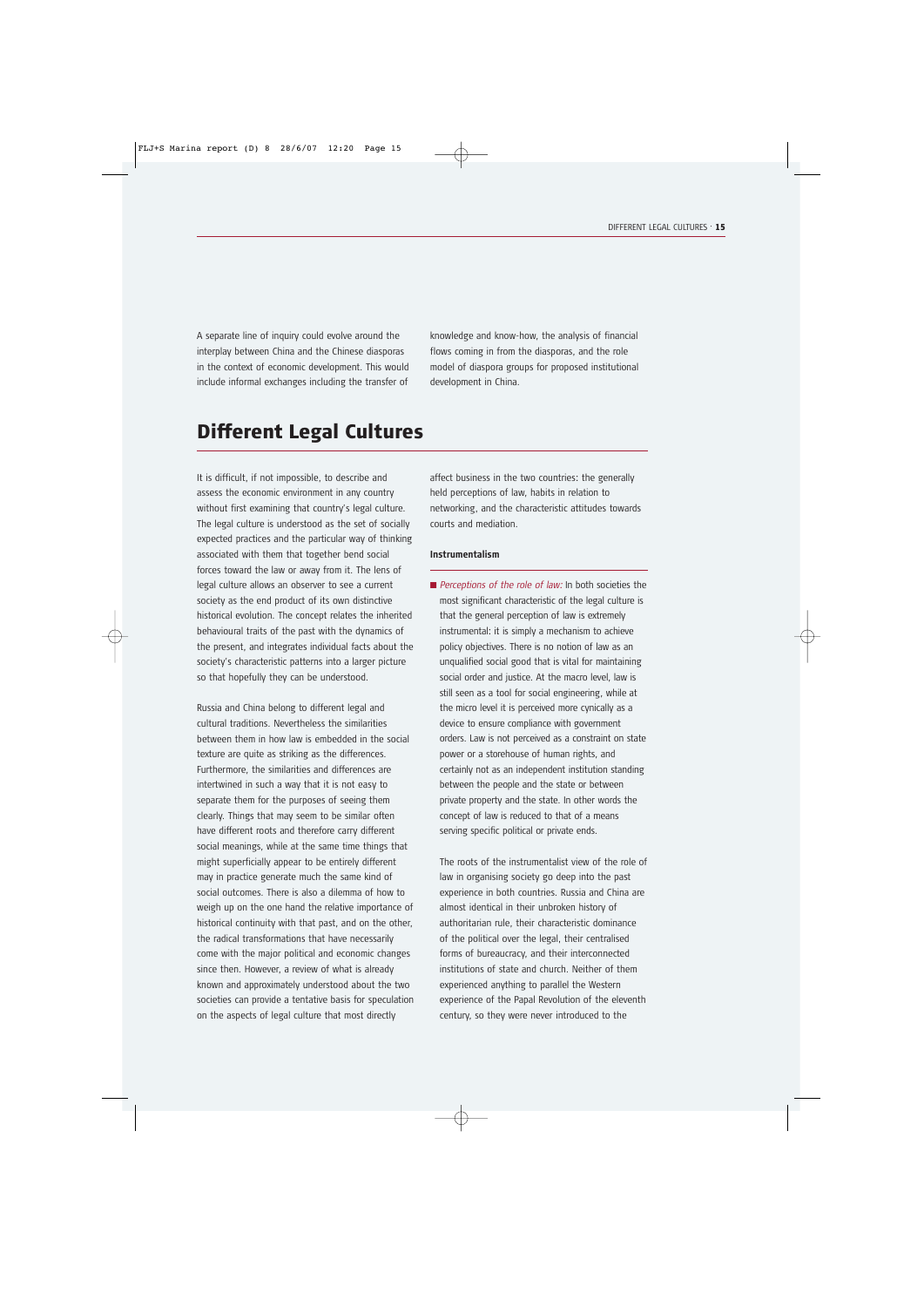concept of a division of power protected by the distinct legal statuses of civil and canon law. In the same way, their respective aristocracies never achieved a political confrontation and stand-off with the sovereign comparable to the one that in medieval England brought about the treaty of Magna Carta, the first of a series that successfully laid down constraints that could be placed upon the ruler. In both countries the legitimacy of the emperor's will was accepted without question throughout their recorded histories, right through to the twentieth century. Even after communist revolution in each country, the understanding of the instrumental role to be played by law continued more or less unmodified: law was there to facilitate a management of a centralised economy, to provide the framework within which to educate a 'new type of man', and to codify the manner in which all aspects of life in a new communist society were to be controlled. In Marxist theory the emphasis was entirely collective, not individual. In consequence the notion of personal or intrinsic rights of any kind – human, social, civil – was all but absent in both countries.

■ *The differences between perceptions of the role of law:* Despite the pronounced similarities between Russia and China in their inherited attitudes to law, it is important to stress the differences in what this means for people in China and Russia.

In the Chinese case the instrumental vision of law was embedded in the traditional social philosophy. Confucianism, which was dominant in China for centuries, provided a world view in which law is seen not only as marginal but also as an undesirable way to maintain a good social order. According to the teaching, human behaviour should not be made to conform to externally imposed rules, but to respond without coercion to internalised norms and values. In Confucianism, law is intrinsically inferior to the multiple hierarchies of relationship, loyalties and mutual obligations that are vital for stability and social harmony. The absence of the notion of individual rights is compensated for by the norms of relationship.

Looking back at that ancient tradition, it is clear that one should not exaggerate the importance in the contemporary world of religion or official ideology in determining how people behave; nowadays, clearly, other things matter as well. But the very existence of the classical idea that law should not be dominant does provide a strong justification for the provision of alternative ways to solve problems and to preserve order in society. From Confucius to Mao and possibly even to Hu, law has never been regarded as the only way to maintain social stability; it has always been an inferior set of rules and has never given rise to positive social expectations. In this context the lack of a rule of law today is perceived in China not as a worrisome failure or deficiency, but as a wholly natural state of affairs. Within the Chinese legal culture, the general understanding is that there are other ways that can effectively satisfy the claims that people must inevitably make upon those around them and upon the more distant corporations, governments and other authorities.

The Russian story is different. Russian law was formed both within and without the Western legal tradition. In Harold Berman's apt metaphor, it was an illegitimate son of Western law. Although Russian formal law has it strongest roots in the tradition of Roman Law, Russian society and governmental organisation has never stepped out of the Byzantine form of bureaucratic organisation. This was built upon the principles of the primacy of political relationships, the importance of having a single undivided power and the need for a powerful, heavy-handed civil service. The tradition was always radically different from the continually evolving legal norms and the ongoing interplay between different branches of power that were found in the major countries of the Roman law tradition. In the Byzantine–Russian type of society it is not law per se but the power of political hierarchy and the prominence of legitimate leadership that keep the society together and enable it to function. Even so, throughout Russian history the theory has never worked efficiently. Only at the very top of the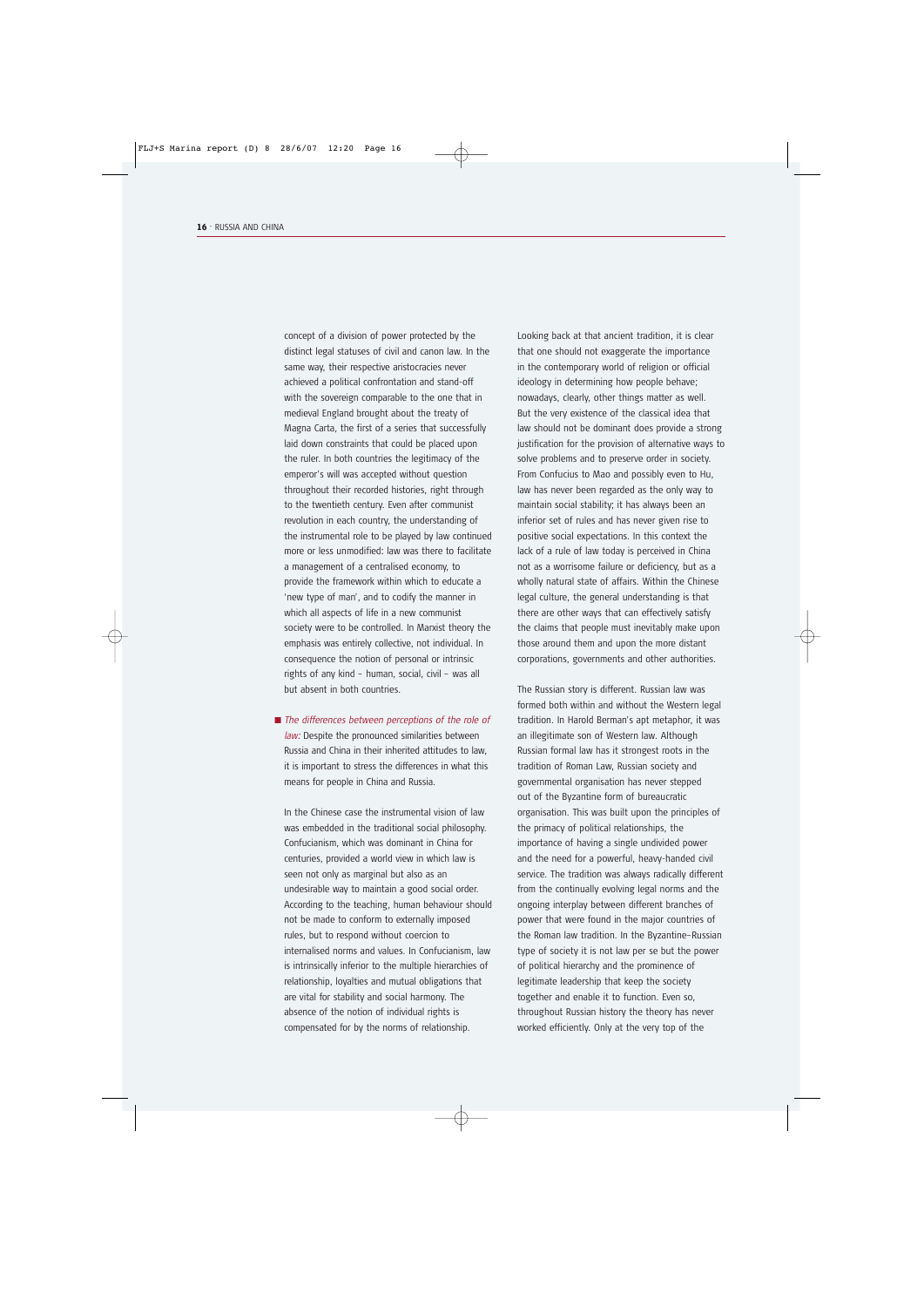political pyramid has the emperor/tsar or in the early stage of building communism the leader of the party, Lenin and then Stalin, enjoyed a degree of legitimacy that placed them on the same footing as God occupies in the more hierarchical religions. Lower down the pyramid of power, legitimacy could never be taken for granted; it always had to be preserved by coercive power and the efficient suppression of dissent and disobedience.

In Russian history, a number of attempts have been made to 'Westernise' Russian culture and introduce elements of Western law alongside the modernisation of economic, agricultural, military, industrial and social practices and institutions. The widely admired efforts of Peter the Great in the seventeenth century were followed by those of tsars Catherine II in the eighteenth century and Alexander I and Nicholas I in the nineteenth century, and of course in the twentieth century by the early Bolsheviks and yet again by Gorbachev under late communism. However, none of those reforms went far enough. Whenever reform was tried, the 'new' law was imposed by power – power being a commodity of which the state consistently had a generous supply. While the ordinary people were subjected to the new law, the dominant elites stayed above it.

Although each reform did have a noticeable impact, none succeeded or could succeed in modifying the fundamental interplay between law, politics and society. Even the communist revolution, despite being violent enough to tear most pillars of the social structure of the society away from their foundations, actually reinforced the existing political pillar even while replacing its personnel. In doing so the revolution extended the traditional Russian dominance of the political forces in society over the legal, social and economic elements. Over the centuries, the fruitless attempts to bring a Western type of legality into Russian everyday life by means of repeated and consistently unsuccessful struggles to change the way in which society was functioning has brought about an unintended

consequence: the formation of a social climate of legal and political cynicism. In the Russian case the lack of rule of law is not perceived as a natural condition, as it is in China, but as a total failure of politics to reform society. In Russia this situation is a source of deep frustration and bitterness.

■ *Implications of different traditional approaches:*

From the standpoint of successful economic development, it is a complex matter to assess the full implications of these two different approaches to the instrumental role of law in either the short term or the long term. A few points do however seem to be incontestable. It seems that in China the lack of a proper rule of law in the Western sense is not causing social discomfort, and is not destructive of the social cohesion of the country. People may be resentful of one or another policy decision, but they are apparently not resentful of the right of the authorities to make it. In Russia, in contrast, the unfulfilled expectations of a promised legality that have accumulated through history have resulted in a largely negative image and distrust of the state. In the view of many people throughout the country, nothing can ever be done in Russia and things will never get any better. Against this view, it may be that if, one day in the future, the political climate is favourable it might be possible to restore the popular ambition for Russia to move closer to a social organisation controlled by a rule of law because the underlying demand for it is there. In the Chinese context, such a move is extremely unlikely, not just because it is perceived as inherently alien but also because most people would see it as superfluous. But if we accept the typical economist's argument that for successful development it is not a rule of law that is important but rather a stability of rules then the Chinese model of instrumentalism has clear advantages.

However, in both countries the contemporary rhetoric is that they are moving towards a rule of law model. This should not be interpreted in the Western sense of independence, transparency, impartiality of legal procedures and above all the doctrine of 'rule of law and not of man'. In the Chinese case it means little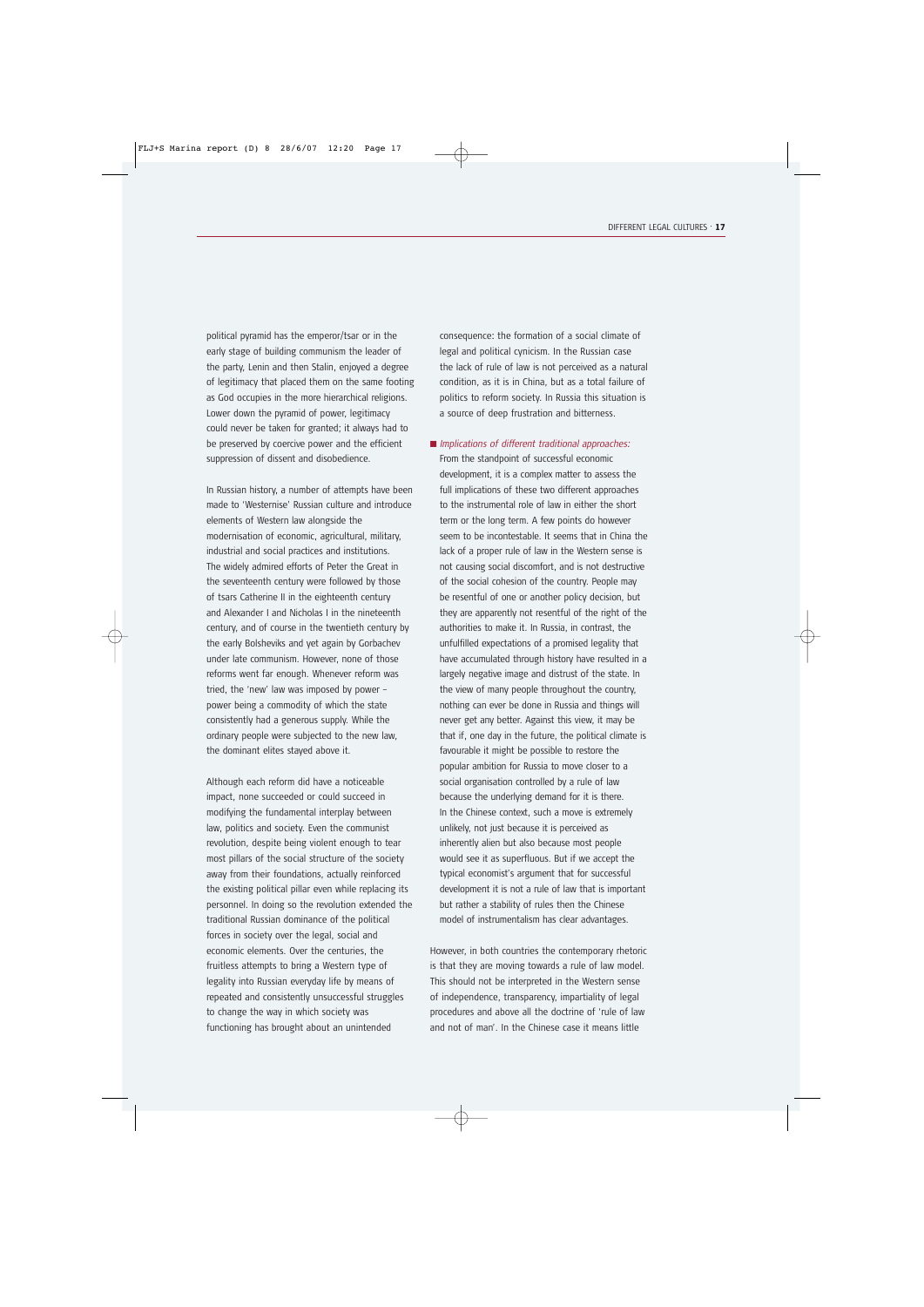more than laying claim to a policy instrument to facilitate modernisation and wealth accumulation. Any reference to law in its public pronouncements strengthens the Communist Party's ability to justify some of its actions and to extend the operation of the free market in China. In the Russian case the appeal of the rule of law is that it could serve as an instrument for re-establishing political stability and reasserting the traditional power of the bureaucracy.

#### **Formalism**

- *The 'hard law' approach:* In both countries the instrumental role of law is complemented by a formalistic interpretation of the meaning of law and an overblown conception of what law can achieve. Formalism in this case is a vision of law as a set of rigid rules, accompanied by an assumption that by its nature any correctly devised law accurately represents reality. That leads on to the belief that once a good law exists, it does not require any 'softening.' That is because if it is indeed a good law then by definition it provides a single clear answer to a problem, so no discretion is required to fill the gap between the content and the practice. The extensive and uncritical borrowing of Western legal texts as a vehicle for the transitional reforms of the 1990s was one of the expressions of formalism. Even after a decade of decidedly mixed experience with transplanted law, the dominant talk within the political class nowadays in both Russia and China is often about good laws or even perfect laws that should be strictly obeyed to make the policy work. There is little discussion of the problematic implications and interpretations of law in practice.
- *Different types of formalism:* But again, despite the similarity of the tendencies in both China and in Russia to see law as a 'hard' construct, it seems upon closer examination that we may be dealing with two different types of formalism. In the case of China, it is noticeable that the academic literature provides a mostly speculative interpretation of Chinese formalism, and the interpretation is not usually substantiated with significant empirical data.

Bearing this in mind, it is reasonable to assume that formalism in China has now become a feature of formal Party policy and of the ideology. Meanwhile, popular norms of everyday life have evolved within the soft, informal format of social relationships among which formalistic interpretations of law are not an issue. In this model the main problem arises at the level of implementation of the formal policies, when no space has been left for compromises and negotiations.

In contrast, Russia's extreme version of formalism has been adopted as the only concept of law throughout of the society. The rigidity of the formalistic approach has gone far beyond the minimal necessity that a law must be precise and hard, and instead has encouraged a bureaucratic way of thinking that has clogged the whole society with petty restrictions. This in its turn has triggered such widespread and visible avoidance that it has overpowered the regulative side of law. *'Ne pozvoleno'* and *'Nel'zia'*, both meaning 'it is not permitted', are probably the most commonly used phrases in Russia – and probably also the most often violated. The role of law in the society has shrunk to that of a instrument readily available to advance the interests of any individual or business firm willing to pay the cost of litigation.

The tension in contemporary Russia between an expectation of how things should be (that life should be regulated by strict and just rules) and how it actually is (a life in which law does not serve the purpose for which it was produced) generates contradictory feelings. On the one hand, there is a strong belief that things should be brought under control. On the other hand, there is a sensation of intense disappointment in the face of persistent and repeated failures by all the regulatory and enforcement agencies. People and politicians alike design ways to impose one control system upon another, but without actually trusting anyone else to implement them. This contrasts with the picture presented by the observers of Chinese practice, where trust is not in short supply at the local level of communities and families. The issue in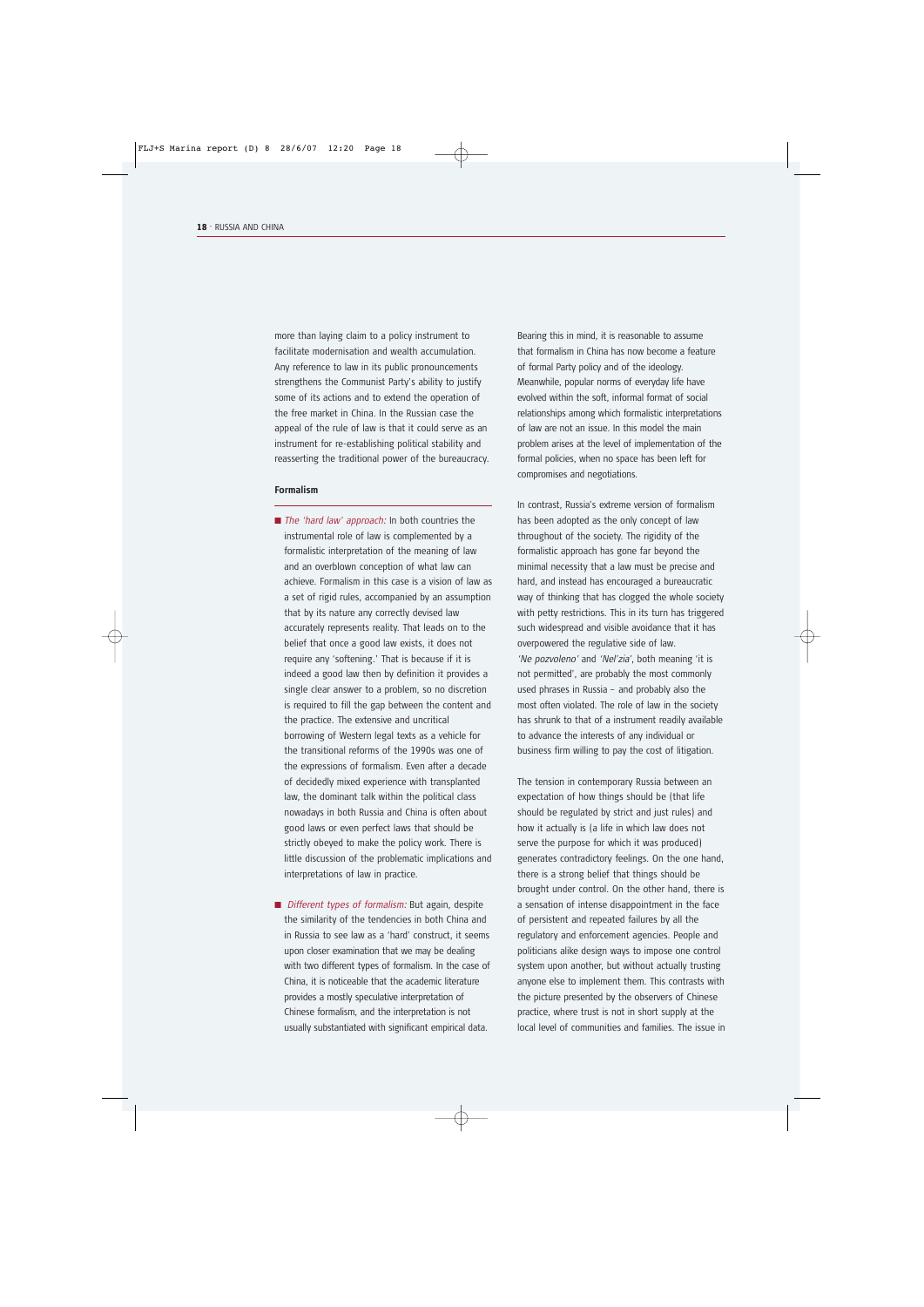China is evidently not a lack of trustworthy people, but rather how to get access to them and to maintain a lasting relationship with them.

#### **Informal networking practices**

■ *Differences between Chinese and Russian networking practices:* This brings us to a problematic phenomenon that exists as a major social institution both in Russia and in China: the use of personal connections and informal relationships as a way of finding short cuts through bureaucracy, shortening a lengthy supply chain, or overcoming business competition. It is apparent that in both countries there are severe obstacles to anyone who wants to make things happen. There are problems in meeting the formal stipulations of law and regulation. Corruption is pervasive throughout both societies. The courts and other legal institutions do not enjoy the trust and respect of the people. As a result most businesses rely heavily on informal dealings, bribery included, in order to keep going. More generally, law is clearly not among the main forces that regulate and stabilise either Russia or China. In the Chinese context the various informal practices are collectively known under the term 'guanxi'. In Russia there is no universally accepted equivalent term, although the activities it would refer to are universally present. (In an attempt by observers to fill this linguistic gap, the term 'blat' has recently appeared in the academic literature. But 'blat' is badly misleading as a way of describing the current practices. It is a recycled term, adopted from the old Soviet vocabulary to describe the energetic but informal redistribution of goods in an economy of shortages.) Regardless of the terminology employed, however, it is important to make distinctions between *guanxi* and the corresponding informal dealings found in Russian society. It needs to be made clear that we are talking about two different kinds of social experience.

In the academic literature one can find two ways of explaining *guanxi*. One approach links it to the unique Chinese culture and to the legacy of

Confucian morality within that culture. The second and more recent approach portrays it as a network of connections deliberately and strategically built up for the purpose of advancing self-interest. Some researchers distinguish a traditional or 'social' type of *guanxi* found in the rural communities from a more instrumental or 'market' *guanxi* that is typical of the bigger towns. But within a broader interpretation of Chinese society, the two forms of networking do not contradict each other and do not exist separately. In practice they have become intertwined. Both networks are extended outwards from the same inner circle of family, kinship and community, and both are operated and supported according to the strict moral norms of duty, obligation, loyalty, discretion and reciprocity.

■ *The 'zones' of guanxi: According to Yunxiang Yan,* the various networks of personal relationships can be classified into three characteristic 'zones'. First there is the 'personal' zone that is strictly limited to the extended family. Second there is the zone of 'reliable' friends who can always be trusted to provide help whenever they are asked for it. And third, there is the 'effective' zone, made up of more distant relatives and friends-offriends who together form a broader circle that can be kept open for recruitment. This set of networks is a dynamic construct that requires continuous re-creation through frequent communication, regular exchange of favours, and occasional gifts and assurances of mutual support. It reflects the embedded structure of social life throughout China. The relationship network is socially expected, approved, and ceremonially underpinned. It is a form of social interaction that functions smoothly, operating under the guidance of well-established rules. The rules of the networking game include reciprocal support, trust and reliability; to break them would bring the humiliation of social disgrace backed up by loss of 'face' and of future appeal as a business colleague. The effectiveness of the rules of the game is based on the understanding that the building up of relationships is a long-term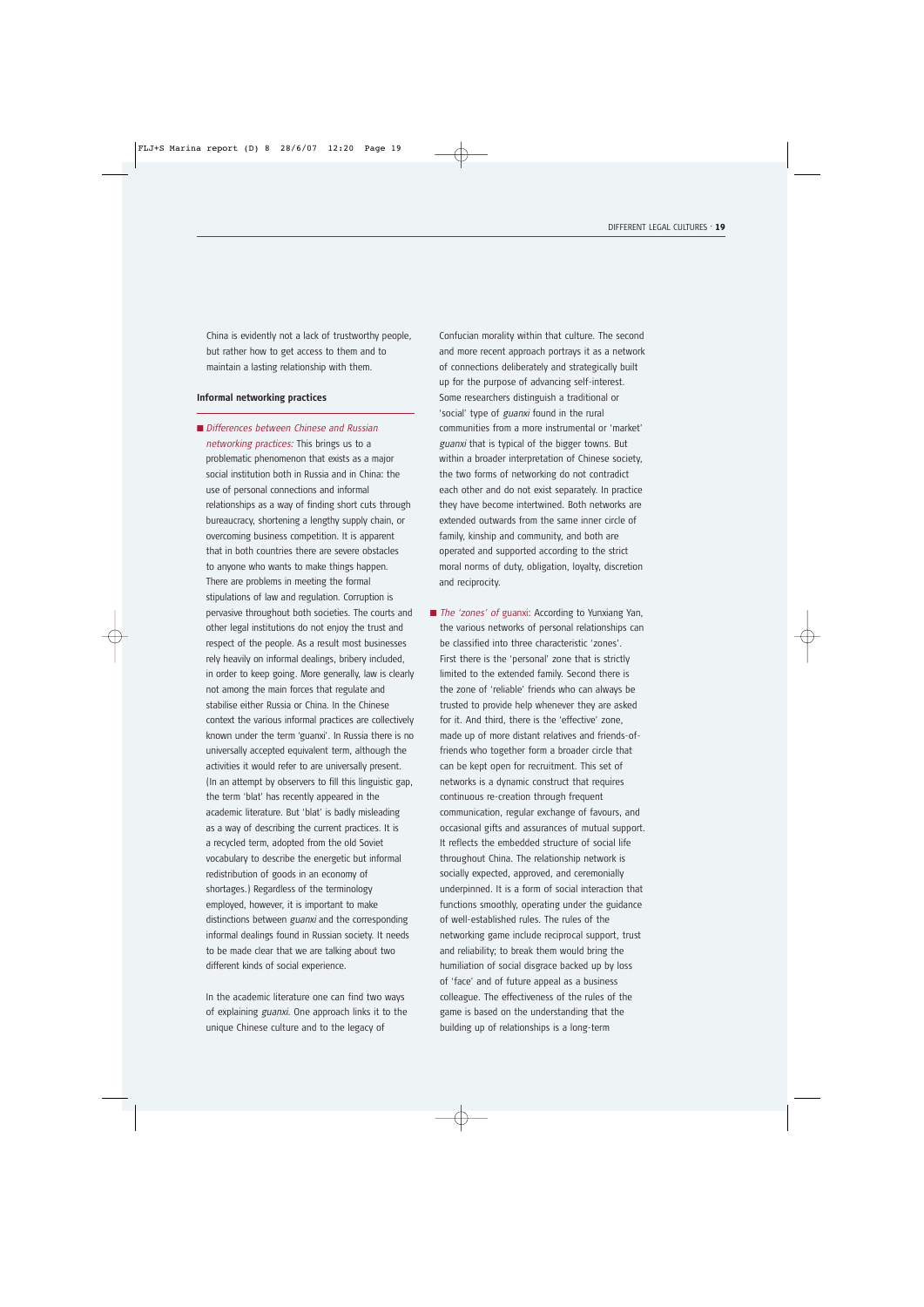resource, that networking should be seen as a normal part of both social and working life, and that the bonds of friendship and kinship also consist of a genuine expression of feelings.

Are market forces in China modifying the rules of the networking game in the form of globalised competition, accelerated economic growth and sporadic political reform of relevant economic institutions? At present there is insufficient research-based evidence to answer that question with any confidence. Some observers claim that in the more economically advanced towns such as Shanghai and in the more challenging spheres of business, the law is gaining more prominence and *guanxi* is falling into a corresponding decline. But the more widespread view is that networking practices in China are by no means in retreat; we are merely observing transformations in the form of *guanxi* to meet changing circumstances.

■ *Russian informal practices:* In contrast, Russian networking practices are not held together by normative principles and do not have a strong foundation in deep-rooted social habits. Russian family and kinship relationships are generally no closer, more intimate or more significant than those in the West. It would be accurate to say that Russian friendship is more informal and intense, but it is never preordained and it does not come with socially monitored rules prescribing duties and obligations that include such onerous demands as sacrifice and secrecy. Nor is there in Russia any notion equivalent to that of 'losing face' for breaking the rules of a networking relationship.

Instead, Russian networking practices typically come from two radically different sources. One is a mafia-type power hierarchy within formal organisations and based on the notion of dependency. At each level and for the organisation as a whole, the superior provides protection in exchange for loyalty to him. This system works as long as the power structure exists. With any reshuffling of the structure or any weakening or

loss of the dominance-and-dependence relationship directly between people, the relationship is almost certain to become ineffective. Unlike the Chinese equivalent, it is a short-term relationship driven by openly expressed self-interest.

The second source of informal practices and a search for contacts has grown up in response to the legal formalism and petty bureaucratic restrictions that are universal in Russia. This often develops into socially tolerated forms of corruption such as bribery, nepotism, patronage and fraud. It is not surprising that although many people in Russia engage in such practices, they are nevertheless perceived as being predominantly criminal in nature. This leads to the bizarre and apparently self-contradictory situation in which networking is widespread but is nevertheless not only disapproved of in society, but also sincerely believed by the great majority to stem from the dishonest nature of particular individuals – most especially government officials.

■ *A comparative perspective:* This account of the differences between Chinese and Russian perceptions of networking is not entirely clear-cut, but it reflects the dominant pattern. Indeed, there are reports that the more contemporary and cynical forms of *guanxi* induce frustration in the population in China much as they do in Russia, and are often considered to be examples of corruption. Nevertheless, according to the China specialists,'… behind the public denunciation of [contemporary] *guanxi* lie the admiration and even approbation of it; indeed, even with the free market economy, the modern Chinese cannot live without *guanxi*' (Su, Littlefield). In contrast to that situation, Russians feel uncomfortable whenever friendship or collegiality or indebtedness is exploited in order to seek out and secure an otherwise inaccessible favour. Nevertheless they frequently do just that – while wishing that the day would come when they will never have to do it again, and yet not believing that it ever will.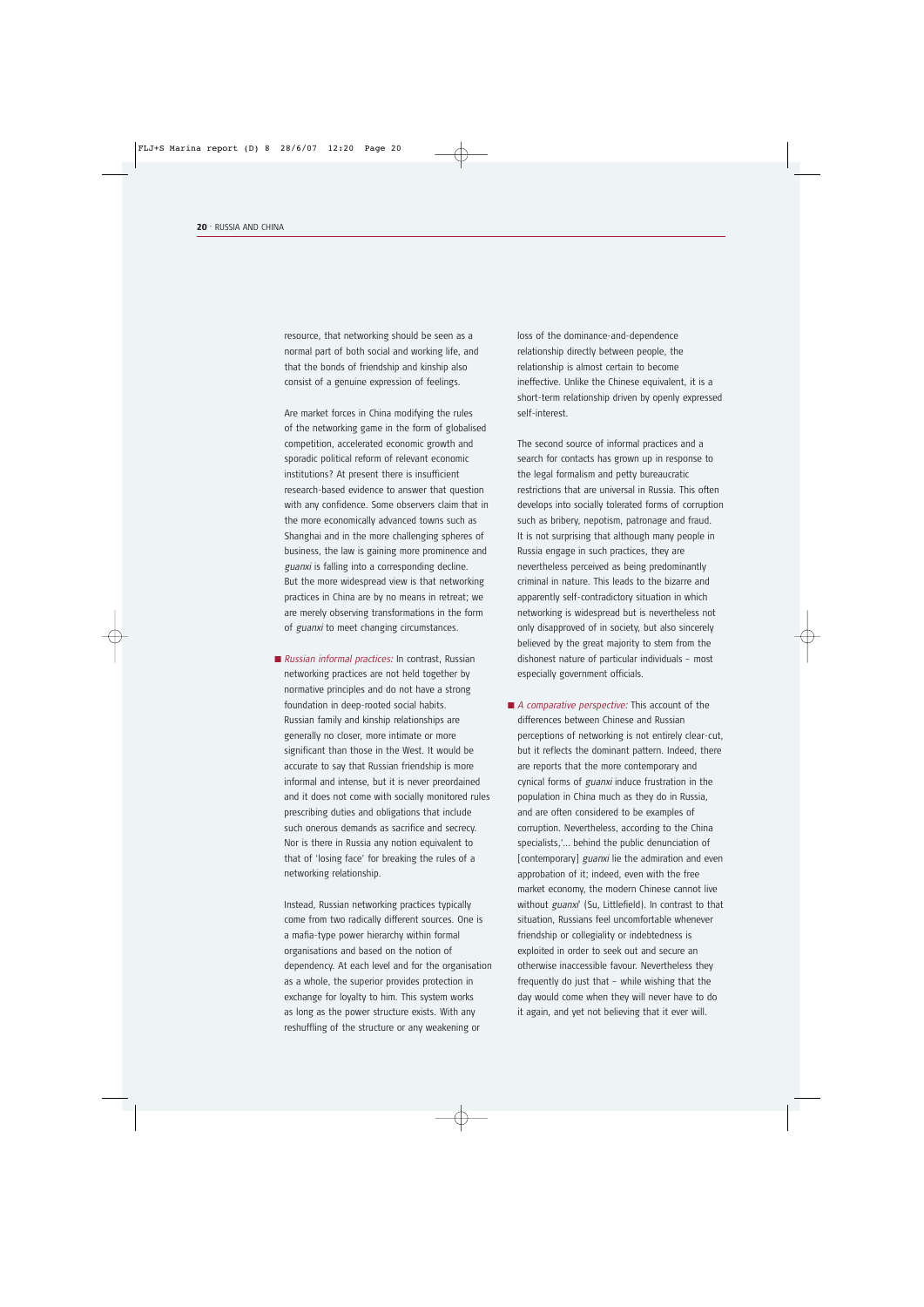This brings the discussion to another significant distinction between China and Russia. Even though communities in China routinely sustain their shared under-the-counter arrangements by invoking basic normative principles, that is not the case in Russia. In contemporary Russia the moral structure of society has disintegrated. In the past generation it has atomised down to the level of personal values after abandoning the morality of an agreed community space. However, the idea of a broken consensus should not be confused with unethical behaviour or immorality. It seems that the problem in Russia is a general one, not a problem of individual attitudes. It consist of the absence of a valid, commonly accepted foundation upon which to interpret situations, make judgments, impose restrictions or encourage socially approved behaviour. Should this condition be attributed to Russia's distinctive and ongoing legal culture? Or is it a more temporary effect of the recent multiple transitions in economy, polity and society on the current shape of Russian legal culture? It may be that when the restructuring of all the major social institutions is carried out before any corresponding social change has taken place – as happened to Russia in the 1990s – the growth of the informal moral norms that are needed to make any new institutions work in practice becomes the most difficult part of the great transition. It is inevitable that the necessary informal norms take time to come to life.

#### **Tradition of mediation**

Mediation as a typical means of dispute resolution is another characteristic that pushes the legal cultures of China and Russia apart, and in this case it is a straightforward matter. There is nothing in Russian history to parallel the traditional Chinese practice of informal mediation, which formed the primary mode of dispute resolution in that society for many centuries. The dominant ideology of Confucianism asserted the virtue of compromise as a means of achieving harmony, which was the highest social value prescribed by the ideology. In order to bring this about in as many situations of latent conflict

as possible, the organisational structure of imperial China was orientated to make every dispute an internal matter that would be capable of being solved through mediation within one or another of the primary social institutions of family, clan and neighbourhood. The role of mediator was traditionally expected of the older members of the group. Social pressure was firmly applied to respected members of the relevant family or clan, or to rural headmen or whoever was generally accepted within a neighbourhood as its informal leader. Lubman identifies a series of factors that combined to make mediation the preferred form of dispute settlement: the hazards of litigation, the widespread fear of any involvement of any kind with government officials, the dominant ethical code and the strength of the primary social institutions. In traditional China mediation became formally institutionalised through an array of rituals and symbolic gestures that included tea drinking, feasting, meaningful gift exchange and the apologetic shaking of hands that were clasped in front of the chest in the direction of the aggrieved.

Despite Maoist China's determined attempts to cut all ties with the past and to build a new society in its place, the tradition of mediation has survived right through the period of communist hegemony. Although the ancient mediation practices were significantly altered when they were politicised and taken under state control, the marked preference for mediation rather than adjudication was sustained even at the level of official government policy. Even in the early stages of communist rule in China, when almost the entire legal system and set of social institutions were modelled on those of the Soviet Union, China introduced a 'people's mediation committee' which had no analogue in Soviet Russia.

As for contemporary China, there is no doubt that the Chinese do actively engage in mediation for resolving disputes although there has not been sufficient empirical research to fully describe it or to analyse the transformation that the forms and procedures used must have necessarily undergone in the adaptation to a free market framework. At the same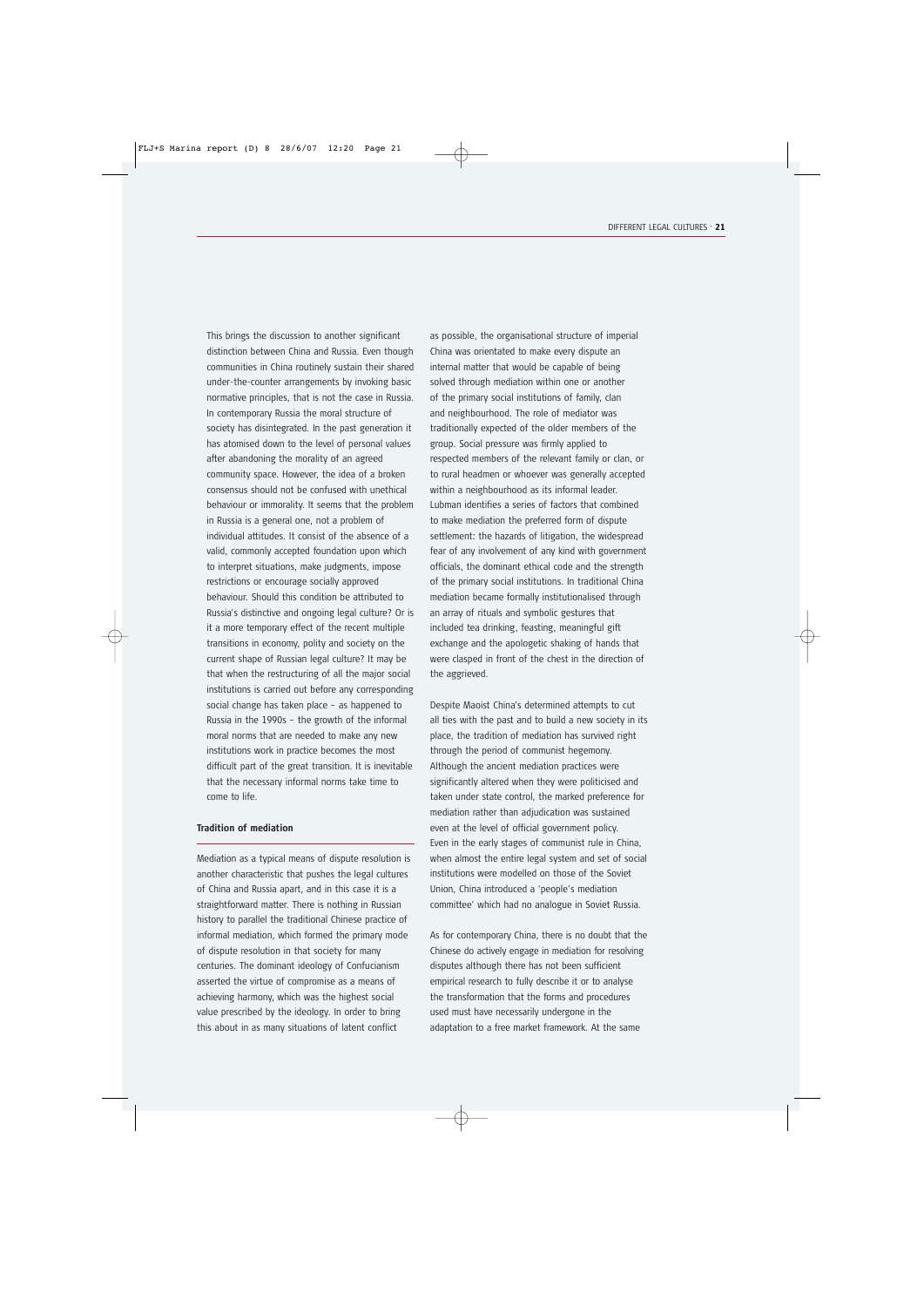time the official statistics on the rate of litigation in economic disputes do convey an interesting message: the number of cases brought to court in China by Chinese citizens, is steadily increasing – yet the vast majority (according to some authors around 90%) of those cases are eventually settled out of court through informal mediation.

In the Russian context, all the cornerstone principles involved in third-party mediation, especially compromise and trust, are simply alien. In sharp contrast to China where an ability to reach a compromise is considered to be a valuable skill, in Russian society any predisposition towards it has a tendency to be associated with weakness, cowardice and defeatism. A dispute is commonly seen in Russia as a confrontational relationship in which a 'zerosum' outcome is to be expected. In addition, trust has always been in short supply in Russia. That is not to say that informal mediation never takes place; it is part of human life and it happens everywhere. But in today's Russia people involved in a typical dispute about some aspect of property, business, family

affairs or life in his local neighbourhood would not hope for or expect an institutionalised settlement to be reached through a mediated compromise.

*Questions to explore:* At present an extensive literature is available on the Chinese legal system and the traditions on which it is based. It explores the influence of Confucianism on Chinese legal consciousness, assesses the lack of independence of Chinese lawyers, describes the internal morality of Chinese legal culture and presents various theoretical discussions on the rule of law in China. There is, however, inadequate field research on how agreements between the various organisations are reached and enforced, and on how disputes between them are approached, managed and resolved. This area could be a potentially fruitful starting point in researching contemporary Chinese legal culture, and potentially it could demystify it. It would be especially valuable to examine the findings to see what they imply for the ways in which Chinese behavioural patterns can, do and should interact with the established Western ways of going about business.

## The Political, Economic and Legal Interplay

The economic environment is very much a product of the institutional configuration in any given country. How the economy works depends to some extent not only on economic factors, but also on what role is given to the legal institution in regulating the relationship between politics and the economy.

In both Russia and China, the state does not feel shy about intervening in legal affairs and neither country could claim to have a legal institution that is free from ongoing political influence. Yet the forms of dependency and the institutional reaction to it are different, and can be well demonstrated by representative examples from each country.

In Russia a prominent recent example is provided by the trial and subsequent imprisonment of the oil oligarch Mikhail Khodorkovsky. When his business

empire grew to a giant size, he felt strong enough first to make an attempt to dictate high politics in the country and then to move his business from the national level to that of the global market by taking a big chunk of the strategically important energy industry away from state control. At that point Khodorkovsky was accused of massive tax evasion and sentenced to a lengthy period in jail. His assets were de facto renationalised.

To organise his defence, a large team of international and domestic lawyers were hired. This was a frontpage story both in Russia and in the Western press, with representatives of the world media monitoring every step in this political and legal saga. Interestingly, when the case came to court the focus of the defence was not the predictable legal argument that the defendant was innocent or that violations of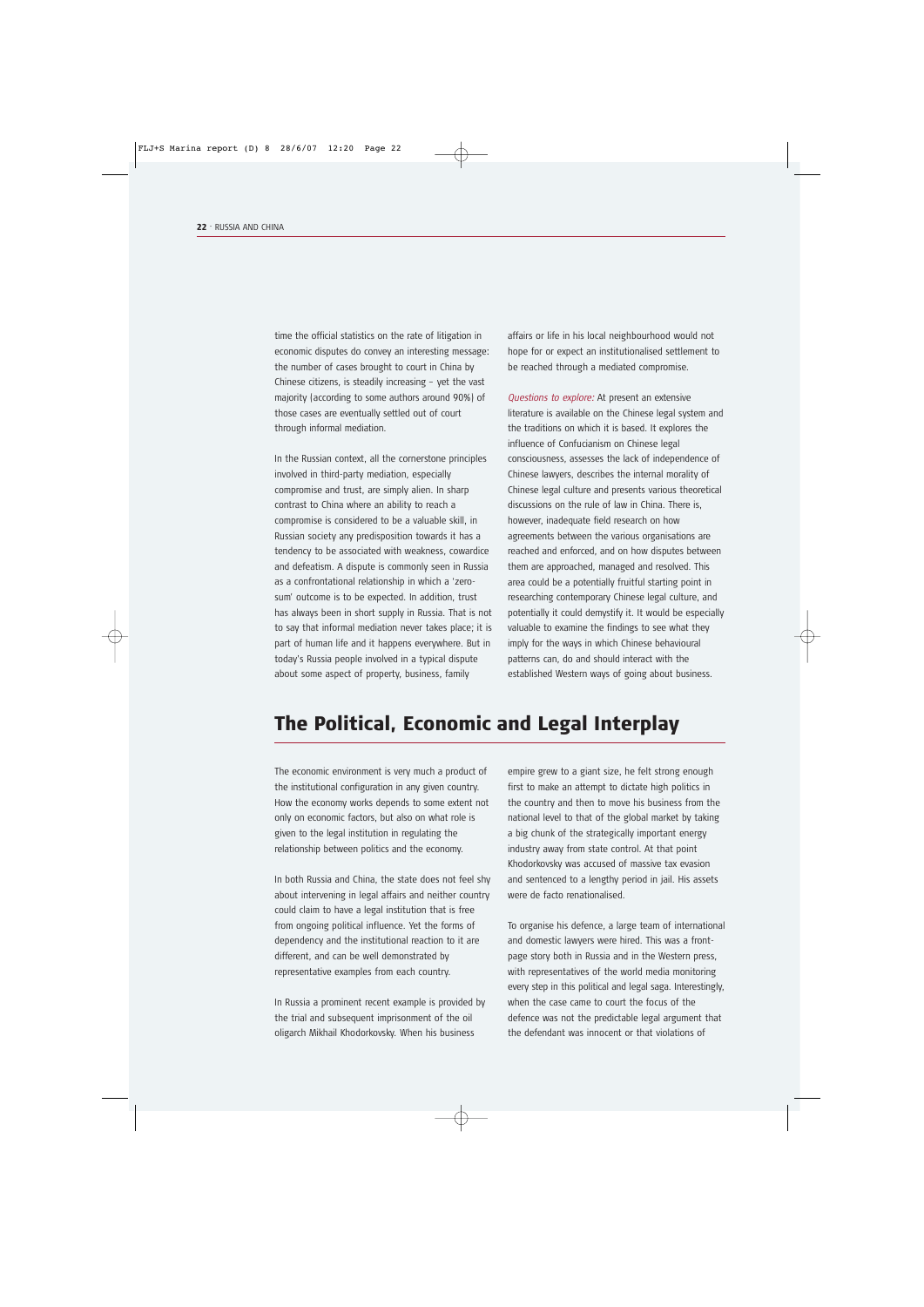procedural rules had occurred. Instead the main line of defence was that Khodorkovsky was running his business at the time of the alleged offences just like other oligarchs, and that picking on him for prosecution was unjust, and was motivated purely by politics rather than any need to enforce the law.

This example can be contrasted with the Chinese case of Zheng Enchong who filed hundreds of lawsuits on behalf of the Shanghai residents who had been evicted from their homes because of the government's modernisation policy in the city. The Chinese government charged Zheng with 'violation of security law' after he faxed a public document to an American human rights organisation. After a secret trial, he was put in jail.

Another Chinese example is the prominent case of Zhang Jianzhong, who was prosecuted on a formal charge of fabricating evidence although there is a strong belief among the public that he had been targeted for his representation of defendants in two corruption cases. Interestingly, although individual Chinese lawyers were afraid to speak about the case, and even more reluctant to point out in public the evident political motivation behind the prosecution, organised professional groups did respond to it. An example was the All China Lawyers' Association which issued a petition with elaborate legal

arguments – using, in other words, the language of law to criticise a fundamental injustice.

A comparison of those cases suggests some hypotheses that could be tested in further inquiries into the configuration of political, economic and legal institutions in the two countries. It seems that in both countries, political will is the decisive power. Yet in Russia it is in fierce competition with the power of big business, and the legal institution is sometimes used to suppress business corporations when they show signs of getting out of control. In China, political power is completely unchallenged, which means that it can afford to collude with business interests on a tactical basis. The available space for freedom of speech and political opposition in Russia cause prominent legal cases there to become extremely politicised. Legal arguments can get lost in the back-and-forth process of a political fight. In China the tendency is the opposite; there is an attempt to use legal and professional language to express political disagreements.

*Questions to explore:* In China, what is the current interplay between the three institutions of law, economy and politics? What is the role of the legal institution in this interplay? What role, if any, might legal institutions play in opening up the political regime in China?

### In Summary

### The implications of this analysis for Chinese and Russian development

At present China enjoys several major advantages over Russia that make it a more attractive proposition for foreign investors. They include the type of market, the almost unlimited supply of cheap labour, the efficient (albeit inhumane) manner in which human resources are exploited, the more harmonious and compromise-oriented legal culture, and perhaps most importantly the superior management of the post-communist transition in China. In China the

emphasis has been placed firmly on economic rather than political transition in order to maintain stability throughout, and it has proceeded effectively. The timing has been favourable, and the welladjusted gradualism of the transformation has combined to generate a superior development of market relationships as compared to the former USSR.

Russian progress is not as negative as it seems. Whenever Russia is assessed as doing badly, the emphasis on politics is always foremost – which is misleading because the country's economic progress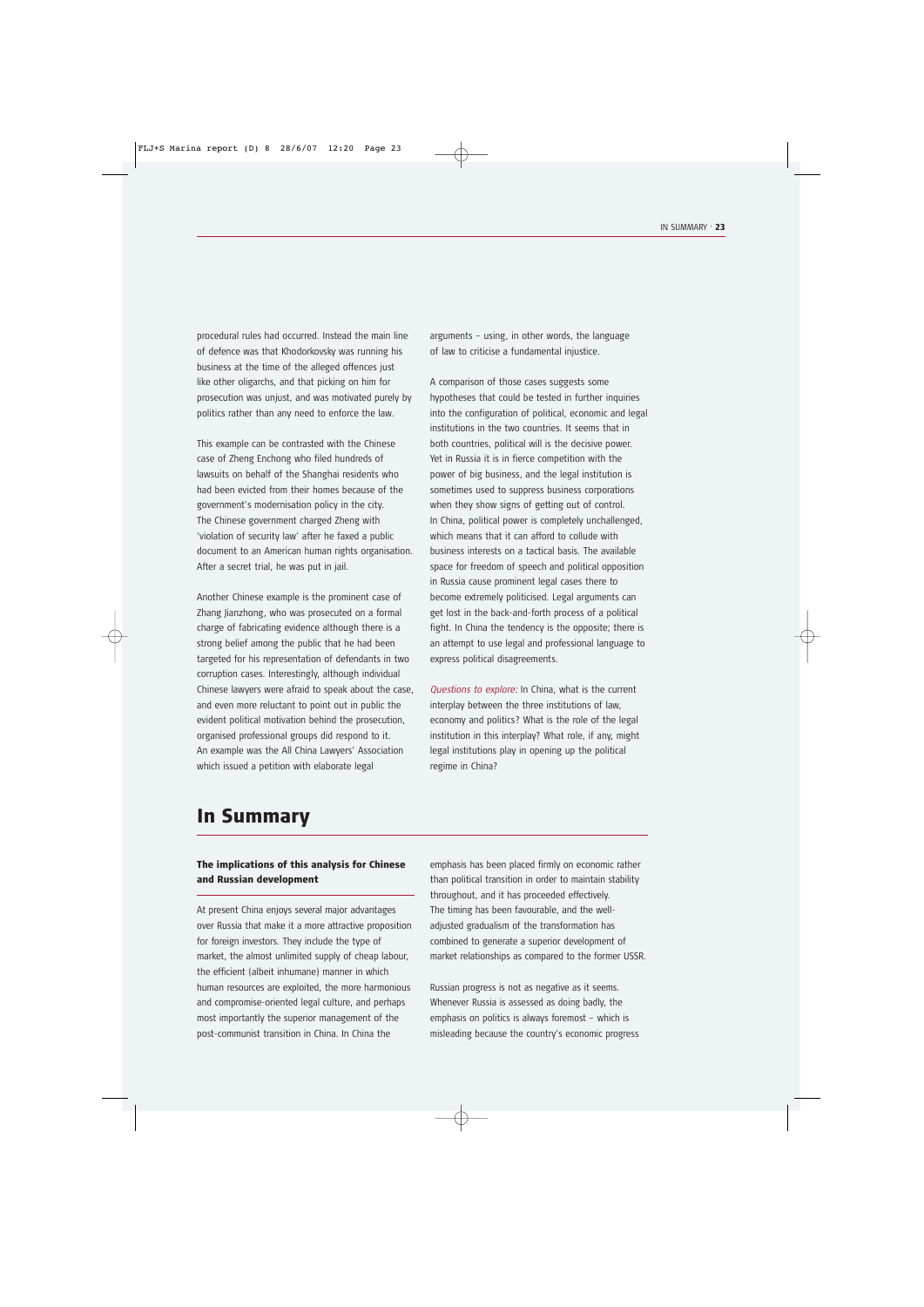is apparent. The doubts are understandable because the governmental aspect of the new Russia is worrisome and the country is constantly under radar surveillance by Western observers. However, one should bear in mind the level of social destruction that Russia suffered from the abrupt radical dismantling of all its institutions at once.

The future of China is every bit as unclear and worrying as that of Russia. Unlike Russia, China has yet to attempt large-scale political reform and when it does it will need to overcome huge challenges. It must contain the tension between a centrally ruled regime and an open liberal economy, it has to manage the widening discrepancies between the rich and the

poor and also between its rural and urban populations, it has to deal with far greater internal migration flows than anywhere else in the world and to control the tensions between new migrants and established settlers in the booming towns, and it must at some stage transform its economy from a supply model to a consumer model without significantly increasing its labour costs. Above all it needs to make its legal institutions work efficiently so that it can participate fully in the globalised world economy. And this politicaleconomy agenda is only a part of the broader range of problems including foreign and defence policy that China will have to solve in order to find and safeguard its preferred niche in a stable and prosperous world.

### Sources

- Berman, H. J. (1970) 'Soviet Perspectives on Chinese Law'. In: J. A. Cohen *Contemporary Chinese Law.* Cambridge, MA: Harvard University Press.
- Blanchard, O. and Shleifer A. (2000) 'Federalism with and without Political Centralization: China Versus Russia' Working Paper 7616, National Bureau of Economic Research (NBER). Cambridge, MA.
- Burawoy, M. (1996) 'The State and Economic Involution: Russia Through a China Lens', *World Development,* 24, 6: 1105–1117.
- Hu, A. (2007) *Economic and Social Transformation in China: Challenges and Opportunities*, Abingdon: Routledge.
- Kurkchiyan, M. (2003) 'The Illegitimacy of Law in Post-Soviet Societies'. In: D. J. Galligan and M. Kurkchiyan Law and Informal Practices: *The Post-Communist Experience*. Oxford: Oxford University Press.
- Kynge, J. (2007) *China Shakes the World: The Rise of a Hungry Nation*. Phoenix.
- Lubman, S. (1999) *Bird in a Cage: Legal Reform in China after Mao*. Stanford University Press.
- Lubman S. (1967) 'Mao and Mediation: Politics and Dispute Resolution in Communist China', *California Law Review*, 55: 1284–1359.
- Peerenboom, R. (2007) *China Modernizes: T hreat to the West or Model for the Rest?*. Oxford: Oxford University Press.
- Pei, M. (2006) China's *Trapped Transition: The Limits of Developmental Autocracy*. Harvard University Press.
- Potter, P. B. (2001) *The Chinese Legal System: Globalization and Local Legal Culture*. London: Routledge.
- Su, C. and Littlefield J. E. (2001) 'Entering Guanxi: A Business Ethical Dilemma in Mainland China?', *Journal of Business Ethics*, 33: 199–210.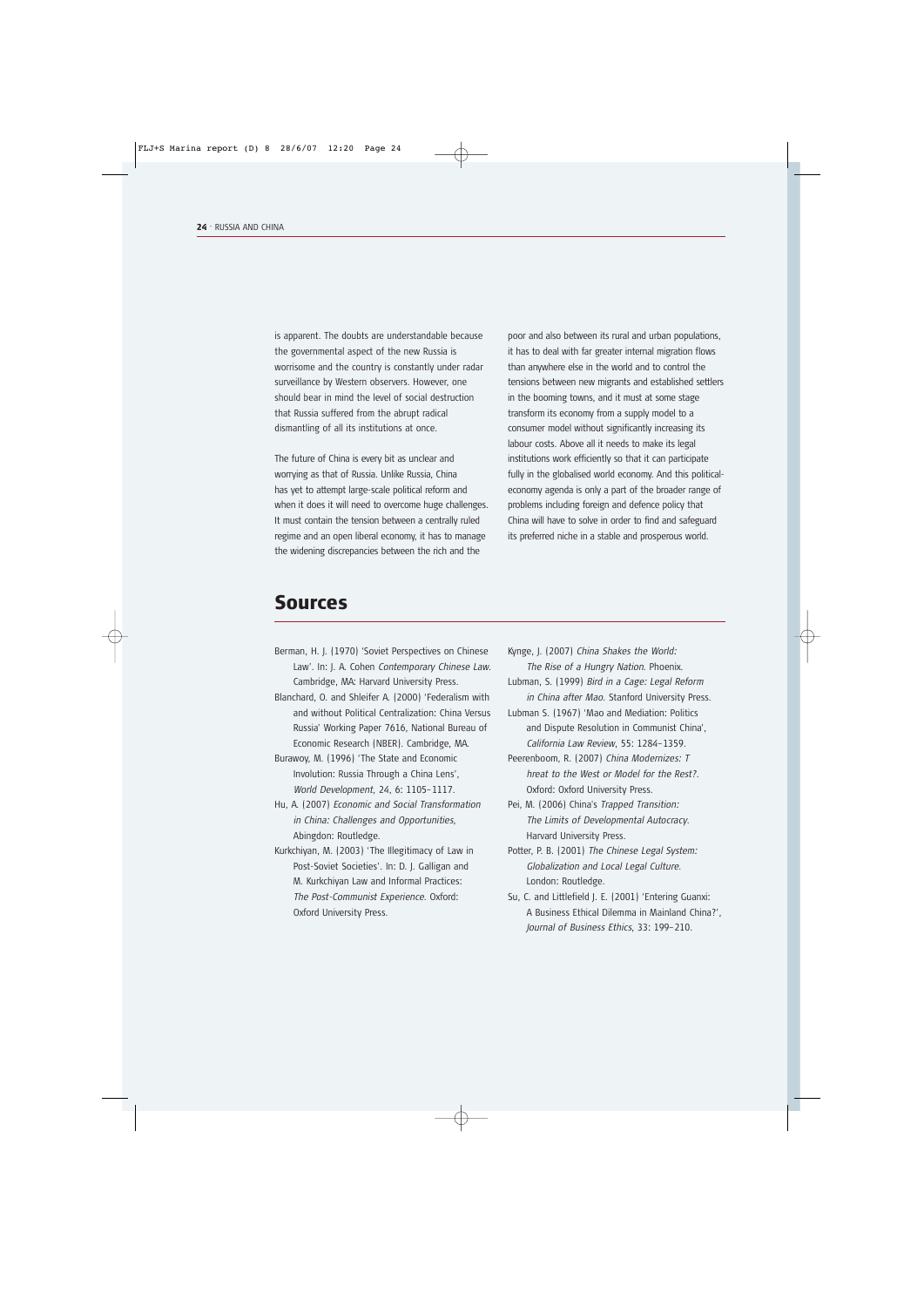